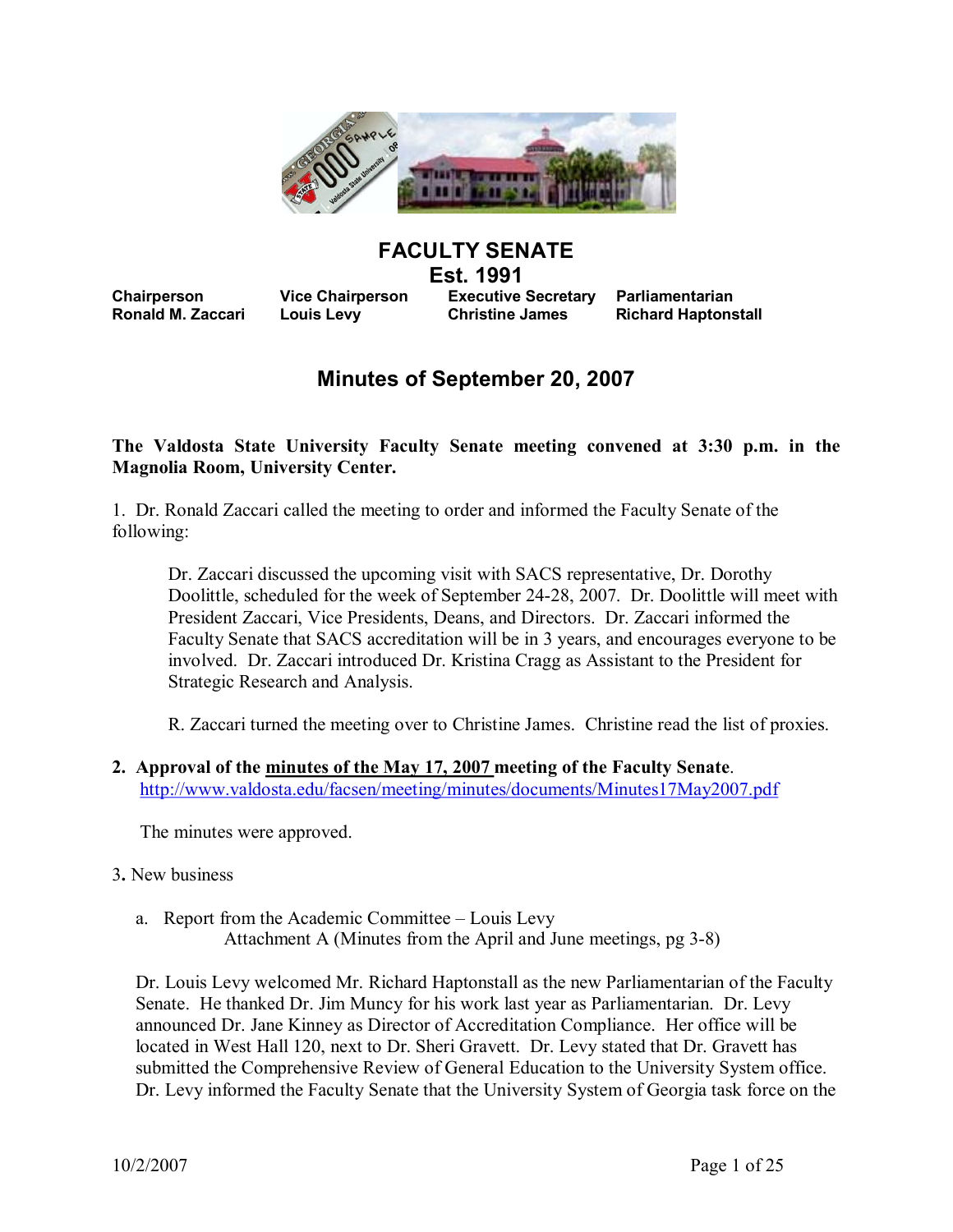Core Curriculum is being appointed. There will be two subcommittees, one on Core Competencies and one on Core Assessment. Dr. Levy discussed revisions that were approved in the April and June Academic Committee meetings. There was a motion to accept minutes from both meetings. Both minutes were approved.

- b. Report from the Committee on Committees Jay Rickman
	- 1. New Senate Roster, Statutory Committee Roster, and Standing Committee Roster, see Appendix B, pages 9-19)

Dr. Jay Rickman thanked the committee for their hard work. He discussed changes to the Senate rosters. He stated that Dr. Michael Noll and Dr. Brad Bergstrom will attend the University Council meetings during the Fall semester. Dr. Rickman pointed out that Dr. Evan Ortlieb, a new faculty member in the College of Education, will replace Dr. Calandra Lockhart on the Faculty Development Committee.

> 2. Change to election procedure for the Grievance Committee, see Appendix C, pages 20)

Dr. Jay Rickman discussed options for sending out ballots for the grievance process. These options included the mass mailing of paper ballots, an election at the next General Faculty meeting in January, or sending emails to Department Heads and have them send it to their faculty. Dr. Zaccari asked Mr. Joe Newton for recommendations. Mr. Newton suggested online voting. Dr. Rickman discussed the problems with drop-down menus for online voting. Mr. Newton has agreed to work with Dr. Rickman to establish an electronic process for the voting.

c. Report from the Institutional Planning Committee – Michael Noll

No report. Dr. Michael Noll stated that the Institutional Planning Committee will have their first meeting Friday, September 28, 2007.

d. Report from the Faculty Affairs Committee – Jane Whitehead

No report.

e. Report from the Faculty Grievance Committee – Stephen Lahr

No report. Dr. Stephen Lahr informed the Faculty Senate that the Academic Affairs site has the grievance process outlined. This can be found at <http://www.valdosta.edu/facsen/handbook/grievance.shtml>.

- f. Report from the Senate Executive Secretary Christine James
	- 1. Reminder of Phil Gunter's question on Graduate Degrees/Doctoral Degrees and special exceptions policies for VSU current employees. This item is remanded to the Educational Policies Committee for its review and clarification (include all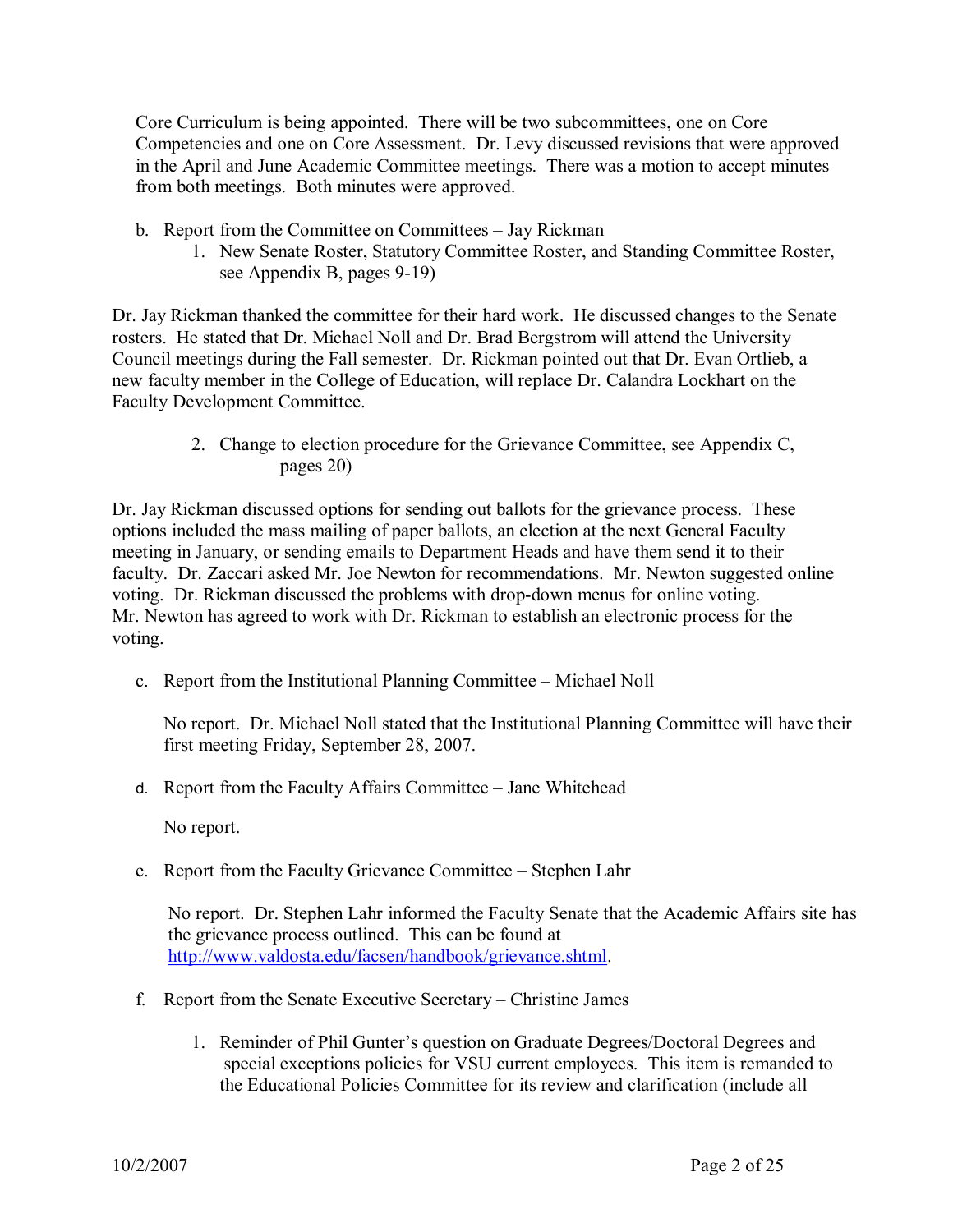graduate degrees, not only doctorate; including the special exemptions language)  $(Attachment C, page 21-22)$ 

Dr. Peggy Moch informed the Faculty Senate that Dr. Lynn Minor, who is the current chair of the Educational Policies committee, is now working on this issue with the committee. They expect to have their work completed for the October Faculty Senate meeting.

# 4. Old Business

None.

# 5. Discussion

Christine thanked Brenda Kelley for representing COSA at the meeting.

# 6. Adjournment

The meeting adjourned at 3:59 p.m.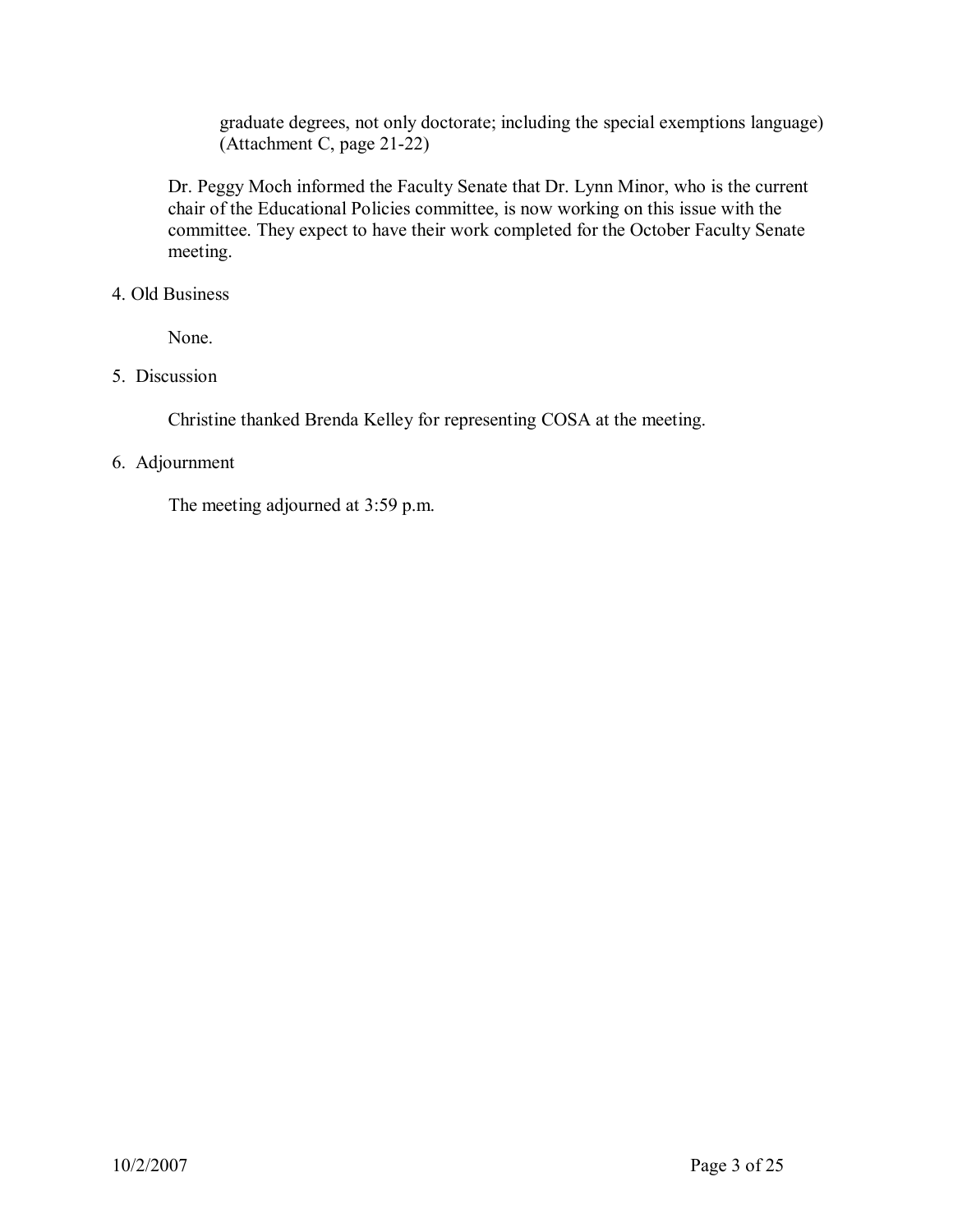# **ATTACHMENT A:** Academic Committee Minutes

# VALDOSTA STATE UNIVERSITY ACADEMIC COMMITTEE MINUTES April 9, 2007

The Academic Committee of the Valdosta State University Faculty Senate met in the University Center Rose Room on Monday, April 9, 2007. Dr. Sharon Gravett, Assistant Vice President for Academic Affairs, presided.

Members Present: Ms. Catherine Schaeffer (proxy for Mr. Eric Nielsen), Dr. Beverly Blake, Dr. Ray Elson (proxy for Dr. Bruce Caster), Dr. Yahya Mat Som, Mr. Alan Bernstein, Ms. Catherine Members Present: Ms. Catherine Schaeffer (proxy for Mr. Eric Nielsen), Dr. Beverly Blake, Dr.<br>Ray Elson (proxy for Dr. Bruce Caster), Dr. Yahya Mat Som, Mr. Alan Bernstein, Ms. Catherine<br>Schaeffer, Mr. Mike Savoie, Dr. Fr Buchanan, Dr. James Ernest, Ms. Iris Ellis, Mr. Cliff Landis, and Dr. Diane Holliman.

Members Absent: Dr. Bruce Caster, Dr. Selen Lauterbach, Dr. James Humphrey, and Dr. Deborah Weaver.

Visitors Present: Dr. Brian Adler, Dr. James T. LaPlant, Dr. Phil Gunter, Dr. Julie Lee, Dr. A. Soady, Dr. Anita Hufft, Dr. Jean Temple, and Mr. Lee Bradley.

The Minutes of the March 5, 2007, Academic Committee meeting were approved. (pages 1-4)

# **A. College of Education**

1. New – Endorsement in Physical and Health Disabilities was approved effective Fall Semester 2007. (pages  $5-6$ ).

# **B. College of Nursing**

- 1. Revised requirements for the minor in Nutritional Science was approved effective Fall Semester 2007. (page 7).
- 2. New course, Nutrition (NUTRI) 3200, "Nutrition of Health and Human Performance", (NUTRITION HLTH/HUMAN PERFORMAN – 3 credit hours, 3 lecture hours, 0 lab hours, and 3 contact hours), was approved effective Fall Semester 2007. (pages 8-12).
- 3. Revised Special Admission requirements, Graduation requirements, and Retention requirements for the MSN were TABLED – items 3C, 3D, and 3E. (pages 13-32).

# **C. College of Arts and Sciences**

1. Revised credit hours, Biology (BIOL) 7000, "Introduction to Research", (INTRODUCTION TO RESEARCH – 3 credit hours, 3 lecture hours, 0 lab hours, and 3 contact hours), was approved effective Fall Semester 2007. (pages 33-34).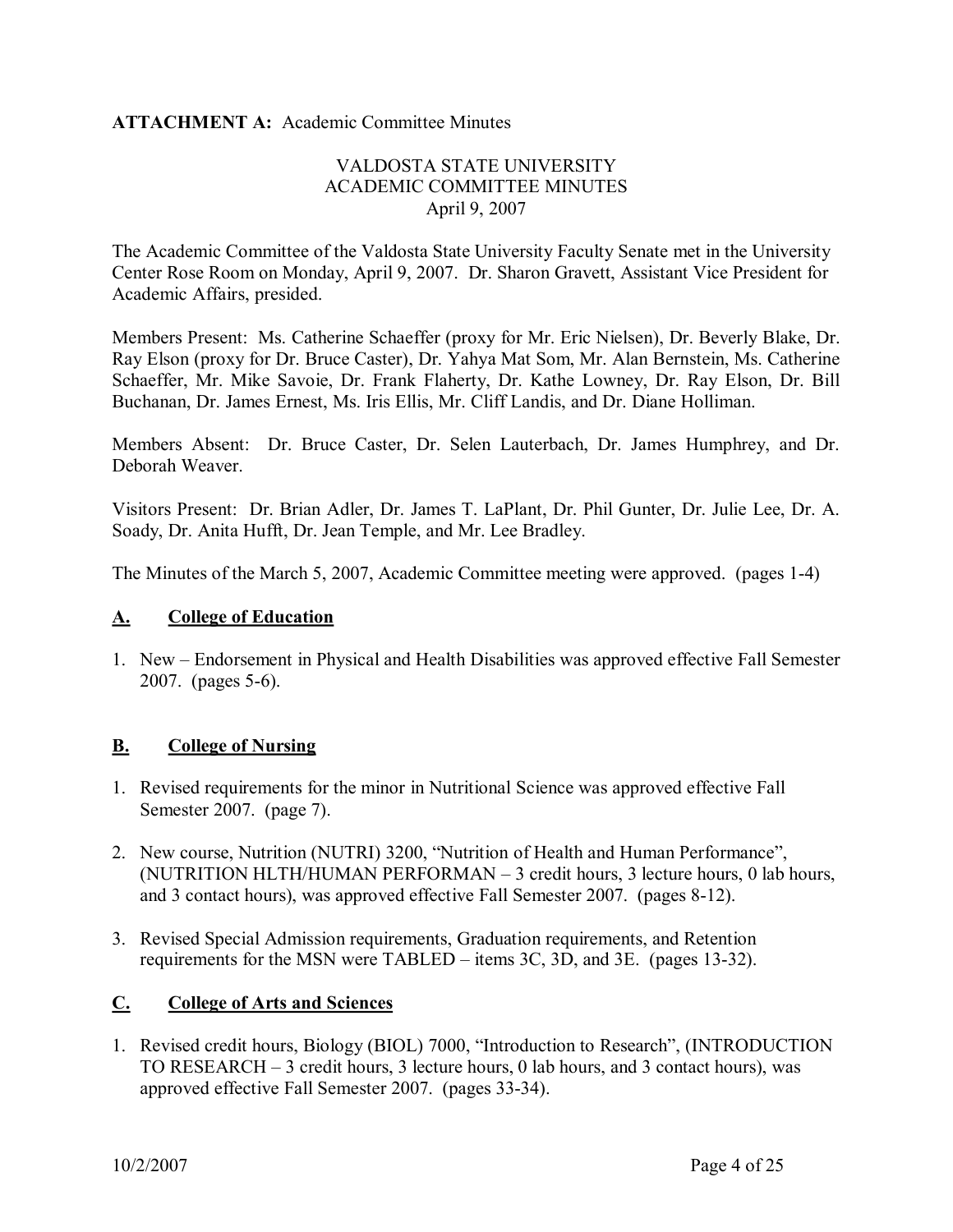- 2. New course, English to Speakers of Other Languages (ESOL) 4010, "Applied Linguistics for ESOL Teachers", (APP LING FOR ESOL – 3 credit hours, 3 lecture hours, 0 lab hours, and 3 contact hours), was approved effective Summer Semester 2007. (pages 3545).
- 3. New course, English to Speakers of Other Languages (ESOL) 6010, "Applied Linguistics for ESOL Teachers", (APPLIED LINGUISTICS FOR ESOL – 3 credit hours, 3 lecture hours, 0 lab hours, and 3 contact hours), was approved effective Summer Semester 2007. (pages 46 55).
- 4. New course, English to Speakers of Other Languages (ESOL) 4020, "Cultural Perspectives for ESOL Teachers", (CULTURAL PERS FOR ESOL – 3 credit hours, 3 lecture hours, 0 lab hours, and 3 contact hours), was approved effective Summer Semester 2007. (pages 56 62).
- 5. New course, English to Speakers of Other Languages (ESOL) 6020, "Cultural Perspectives for ESOL Teachers", (CULTURAL PERS FOR ESOL – 3 credit hours, 3 lecture hours, 0 lab hours, and 3 contact hours), was approved effective Summer Semester 2007. (pages 63-70).
- 6. Revised course number and description, English to Speakers of Other Languages (ESOL) 4030, "Methods and Materials for Teaching ESOL", (MTHDS/MATERIALS TCHING ESOL – 3 credit hours, 3 lecture hours, 0 lab hours, and 3 contact hours), was approved effective Summer Semester 2007. (pages 71-72). Deactivation of FLED 4600.
- 7. Revised course description, Linguistics (LING) 4000, "Elements of Linguistics", (CULTURAL PERS FOR ESOL – 3 credit hours, 3 lecture hours, 0 lab hours, and 3 contact hours), was approved effective Summer Semester 2007. (pages 73-74).
- 8. Revised course number and description, English to Speakers of Other Languages (ESOL) 6800, "Methods and Materials for Teaching ESOL", (MTHDS/MATERIALS TCHING ESOL – 3 credit hours, 3 lecture hours, 0 lab hours, and 3 contact hours), was approved effective Summer Semester 2007. (pages 75-76). Deactivation of FLED 6800.
- 9. Revised course description, Linguistics (LING) 4160, "Sociolinguistics", (SOCIOLINGUISTICS – 3 credit hours, 3 lecture hours, 0 lab hours, and 3 contact hours), was approved effective Summer Semester 2007. (pages 77-78).
- 10. Revised ESOL Endorsement (undergraduate) was approved effective Fall Semester 2007 speech and language was changed to communication disorders in the description. (pages 79 80).
- 11. Revised ESOL Endorsement (graduate) was approved effective Fall Semester 2007 speech and language was changed to communication disorders in the description. (pages 81-82).

# **D. Miscellaneous**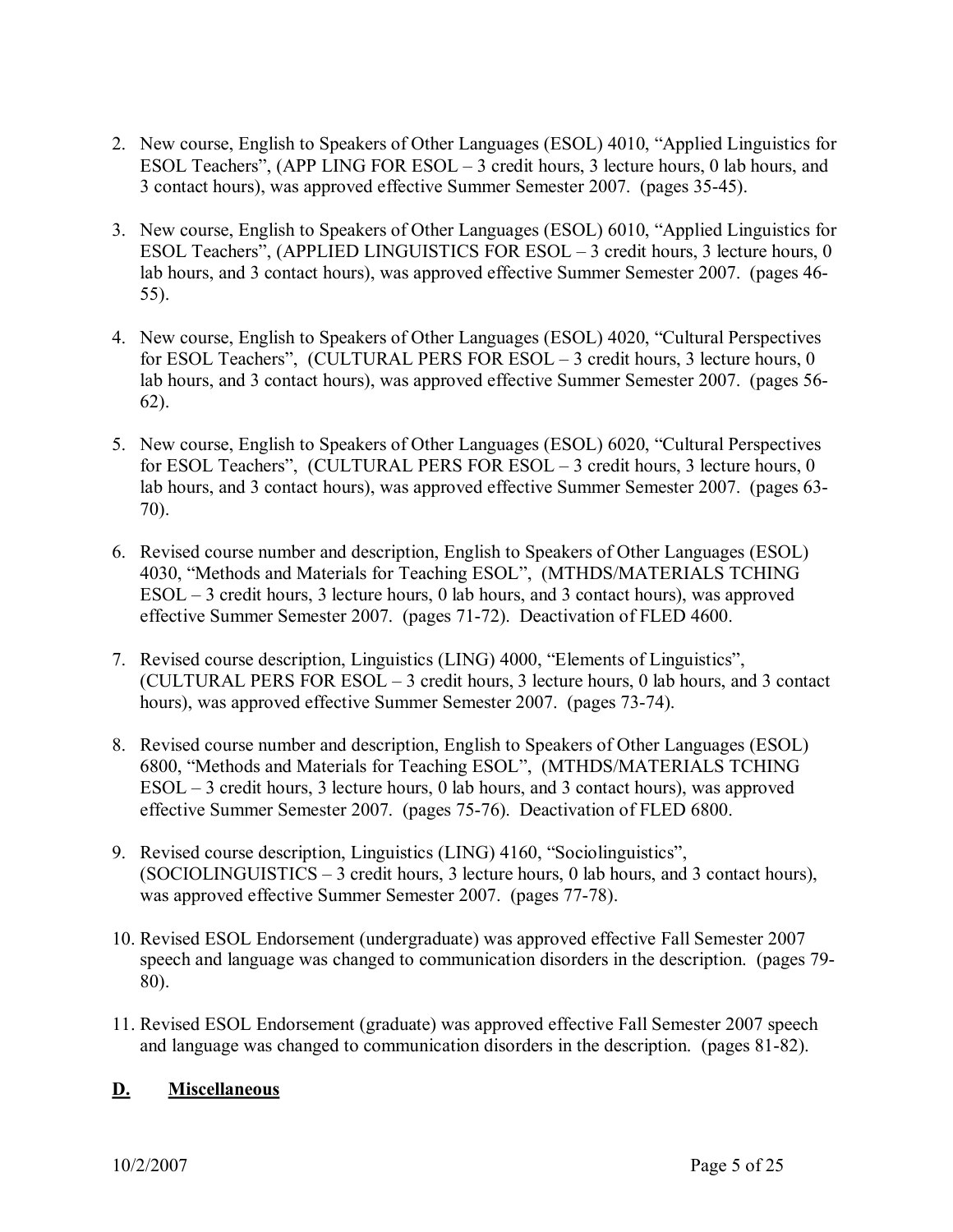1. Academic Committee by-laws were approved with minor changes (pages 83-84).

Respectfully submitted,

Charles L. Hudson Registrar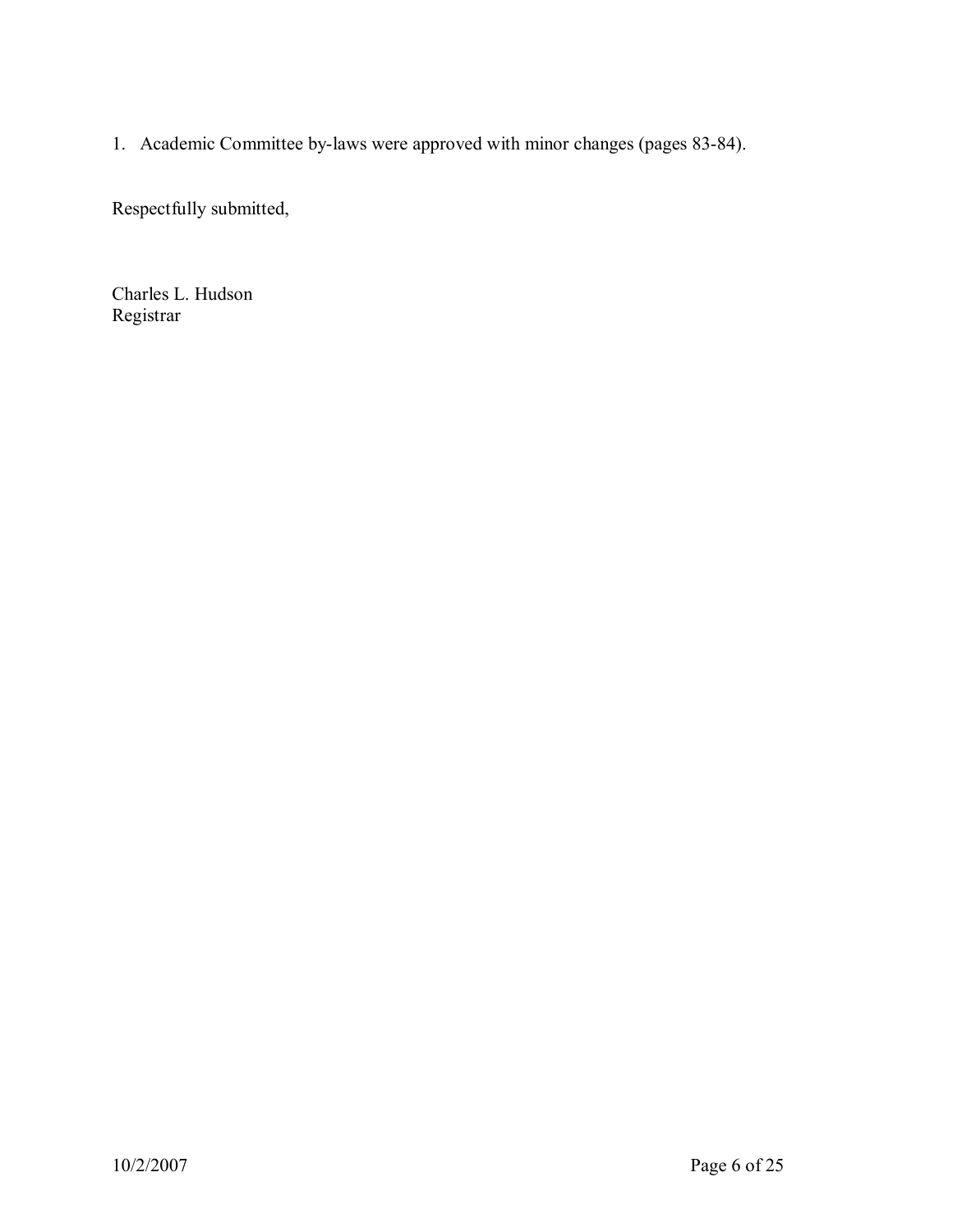# VALDOSTA STATE UNIVERSITY ACADEMIC COMMITTEE MINUTES June 11, 2007

The Academic Committee of the Valdosta State University Faculty Senate met in the 1<sup>st</sup> Floor Meeting room Odom Library on Monday, June 11, 2007. Dr. Sharon Gravett, Assistant Vice President for Academic Affairs, presided.

Members Present: Mr. Eric Nielsen, Dr. Beverly Blake, Dr. Bruce Caster, Ms. Iris Ellis (proxy for Dr. Yahya Mat Som), Dr. Selen Lauterbach, Mr. Alan Bernstein (proxy Mr. Cliff Landis), Members Present: Mr. Eric Nielsen, Dr. Beverly Blake, Dr. Bruce Caster, Ms. Iris Ellis (proxy<br>for Dr. Yahya Mat Som), Dr. Selen Lauterbach, Mr. Alan Bernstein (proxy Mr. Cliff Landis),<br>Ms. Catherine Schaeffer (proxy for D for Dr. Yahya Mat Som), Dr. Selen Lauterbach, Mr. Alan Bernstein (proxy Mr. Cliff Landis), Ms. Catherine Schaeffer (proxy for Dr. Diane Holliman), Mr. Mike Savoie (proxy Mr. Eric Nielsen), Dr. Frank Flaherty, Dr. Kathe Nielsen), Dr. Frank Flaherty, Dr. Kathe Lowney, Dr. Ray Elson (proxy Dr. Bruce Caster), Dr. James Ernest, Ms. Iris Ellis, Dr. Kathe Lowney (proxy for Dr. Deborah Weaver), Mr. Cliff Landis, and Dr. Diane Holliman.

Members Absent: Dr. Yahya Mat Som, Mr. Alan Bernstein, Ms. Catherine Schaeffer, Mr. Mike Savoie, Mr. Ray Elson, and Dr. Deborah Weaver.

Visitors Present: Dr. Jim Peterson, Dr. Christine James, Mr. Scott Raab, Dr. Mike Griffin, Dr. Don Leech, Dr. Brian Adler, Dr. James LaPlant, Dr. Reynaldo Martinez, Dr. Mylan Redfern, and Mr. Lee Bradley.

The Minutes of the April 9, 2007, Academic Committee meeting were approved.

# **A. College of Education**

- 2. Deactivation of the Secondary Certificate option for the BAS degree was noted effective Fall Semester 2007. (page 1).
- 3. Revised course title, Instructional Technology (ITED) 8999, "Action Research Project", (ACTION RESEARCH PROJECT – 3 credit hours, 3 lecture hours, 0 lab hours, and 3 contact hours), was approved effective Fall Semester 2007. (pages 2-3).
- 4. Revised prerequisite, Kinesiology and Physical Education (KSPE) 3200, "Nutrition for Health and Human Performance", (NUTRITION HLTH/HUMAN PERFORMAN – 3 credit hours, 3 lecture hours, 0 lab hours, and 3 contact hours), was approved effective Fall Semester 2007. (pages 4-5).

# **B. College of the Arts**

- 4. New course, Theatre Arts (THEA) 3790, "Computer Aided Drafting for the Theatre", (CAD FOR THE THEATRE – 2 credit hours, 1 lecture hour, 2 lab hours, and 3 contact hours), was approved effective Spring Semester 2008. (pages 6-7).
- 5. Revised Area F for the BFA in Mass Media was approved effective Fall Semester 2007.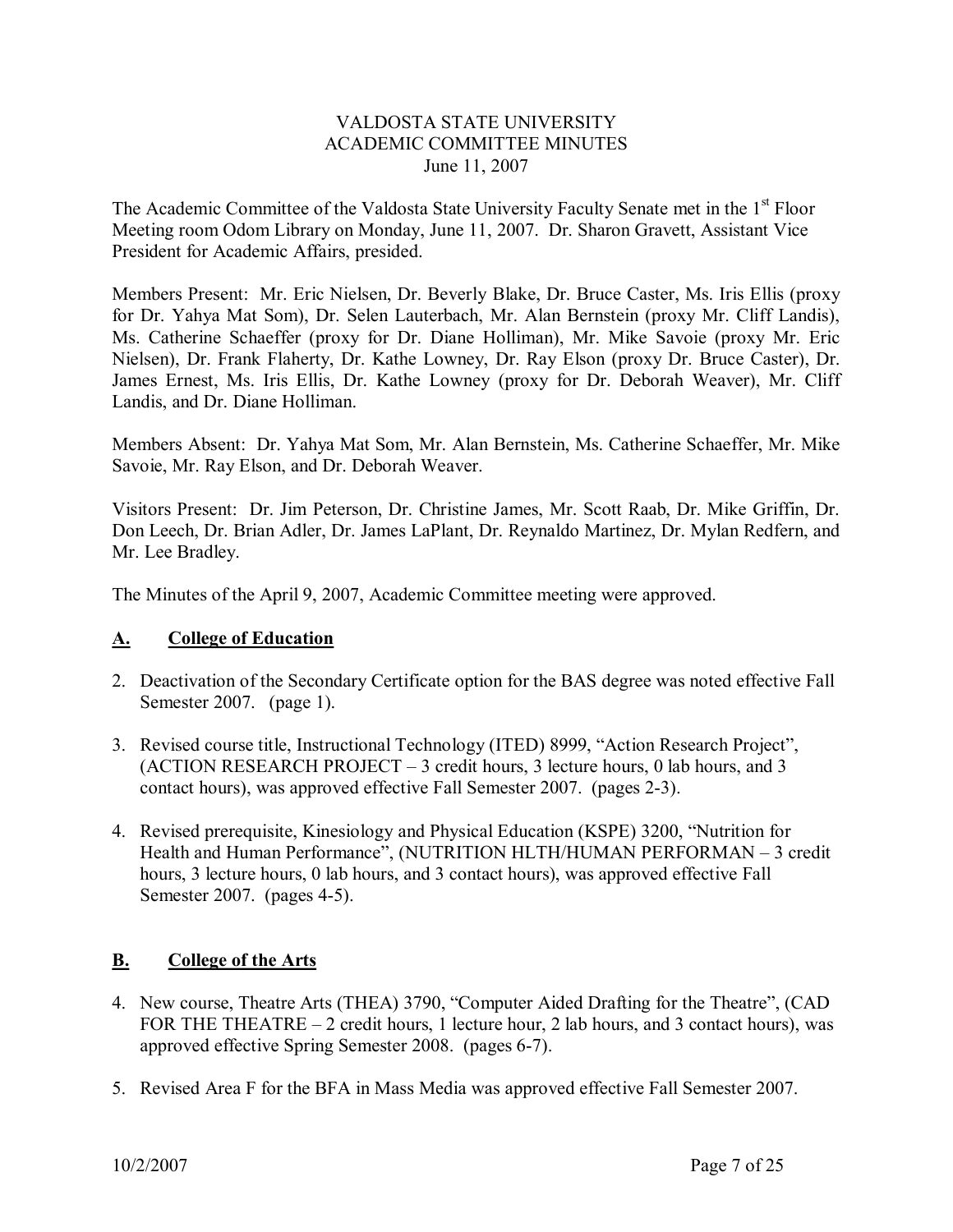$(p$ ages  $9-10$ ).

- 6. Revised Musical Theatre Track for the BFA in Theatre Arts was approved effective Fall Semester 2007. (pages 11-12).
- 7. Revised credit hours, Dance (DANC) 3800, "Jazz Dance II", (JAZZ DANCE II 3 credit hours, 2 lecture hours, 2 lab hours, and 4 contact hours), was approved effective Fall Semester 2007. (pages 13-14).
- 8. Revised Production track for the BFA in Theatre Arts was approved effective Fall Semester 2007. (pages 15-16).

# **C. College of Nursing**

- 12. Deactivation of NUTR 3020, 3900, 3910, 3990, 4100, and 4350 was approved effective Fall Semester 2007. (page 17).
- 13. Revised cross listing of NUTR 3030 effective Fall Semester 2007. (pages 18-19).
- 14. Revised cross listing of NUTR 3990 effective Fall Semester 2007. (pages 20-21).
- 15. Revised requirements for the minor in Nutritional Science was approved effective Fall Semester 2007. (pages 22-23).
- 16. New course, Perspective (PERS) 2485, "Medical Terminology for Health and Wellness", (MEDICAL TERMINOLOGY – 2 credit hours, 2 lecture hours, 0 lab hours, and 2 contact hours), was approved effective Fall Semester 2007. (pages 24-31).

# **D. College of Arts and Sciences**

- 1. Revised senior college curriculum for the BA in Philosophy  $\&$  Religious Studies Philosophy track was approved effective Fall Semester 2007. (pages 32-34).
- 2. New course, Religious Studies (REL) 3800, "Philosophy, Religion and Film", (PHILOSOPHY, RELIGION AND FILM – 3 credit hours, 3 lecture hours, 0 lab hours, and 3 contact hours), was approved effective Fall Semester 2007. (pages 35-42).
- 3. Revised course title and description, Philosophy (PHIL) 3800, "Philosophy, Religion and Film", (PHILOSOPHY, RELIGION AND FILM – 3 credit hours, 3 lecture hours, 0 lab hours, and 3 contact hours), was approved effective Fall Semester 2007. (pages 43-44).
- 4. Revised Core Area F for the BA in Legal Assistant Studies was approved effective Fall Semester 2007. (pages 45-46).
- 5. Revised course description, Criminal Justice (CRJU) 7600, "Advanced Criminological Theory", (ADV CRIMINOLOGICAL THEORY  $-$  3 credit hours, 3 lecture hours, 0 lab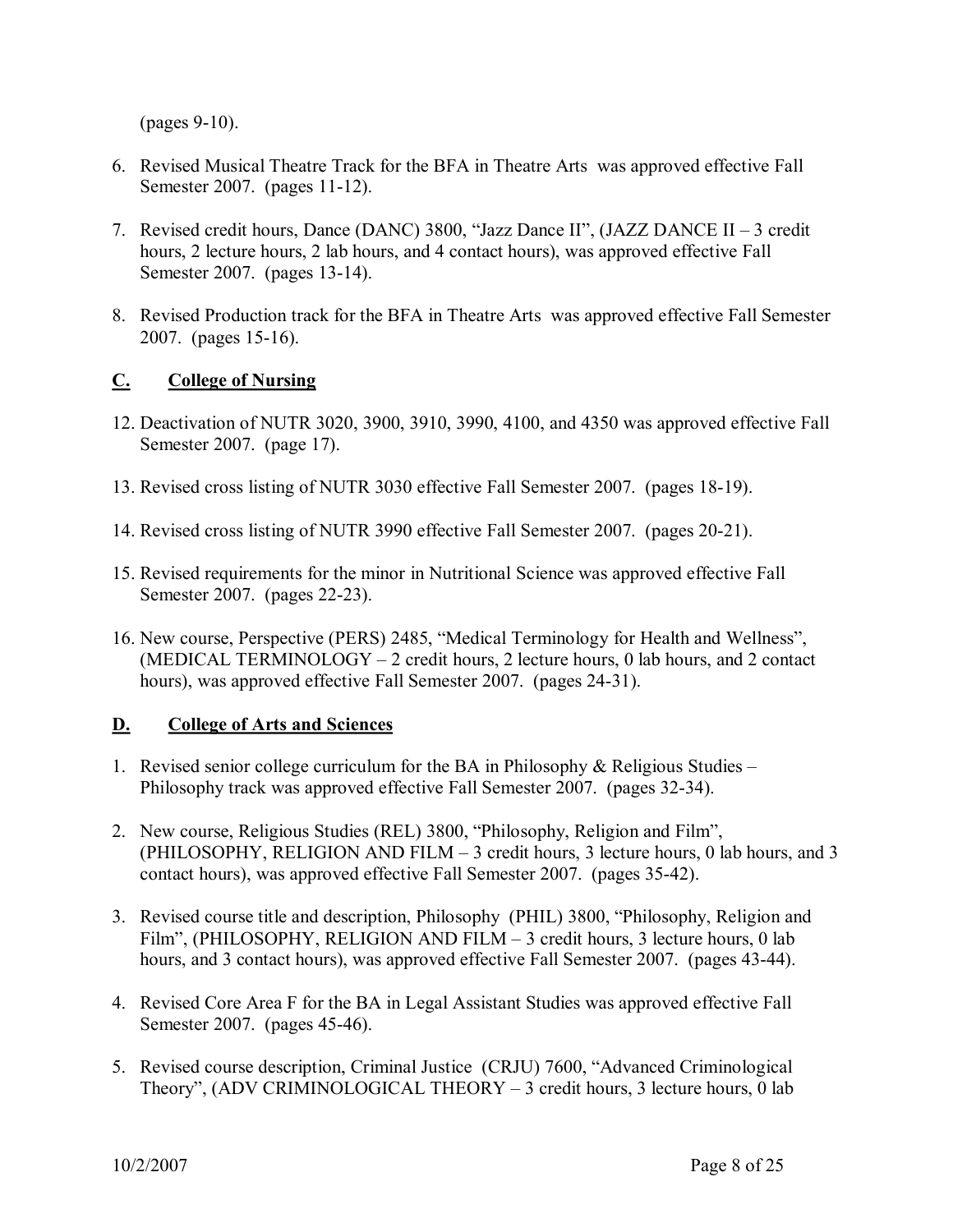hours, and 3 contact hours), was approved effective Fall Semester 2007. (pages 47-48).

- 6. Revised course description, Criminal Justice (CRJU) 7620, "Seminar in Criminal Victimization", (SEM IN CRIMINAL JUSTICE  $-3$  credit hours, 3 lecture hours, 0 lab hours, and 3 contact hours), was approved effective Fall Semester 2007. (pages 49-50).
- 7. Revised course description, Computer Science (CS) 4340, "Systems Programming", (SYSTEMS PROGRAMMING – 3 credit hours, 3 lecture hours, 0 lab hours, and 3 contact hours), was approved effective Fall Semester 2007. (pages 51-52).
- 8. Revised course description, Computer Science (CS) 4830, "Computer Graphics", (COMPUTER GRAPHICS – 3 credit hours, 3 lecture hours, 0 lab hours, and 3 contact hours), was approved effective Fall Semester 2007. (pages 53-54).
- 9. Revised additional requirements for the BS in Computer Information Systems was approved effective Fall Semester 2007. (pages 55-56).
- 10. Revised course title, and description, Computer Science (CS) 3300, "UNIX Programming", (UNIX PROGRAMMING – 3 credit hours, 3 lecture hours, 0 lab hours, and 3 contact hours), was approved effective Fall Semester 2007. (pages 53-54).
- 11. Revised senior curriculum for the BS in Computer Science was approved effective Fall Semester 2007. (pages 55-56).

Respectfully submitted,

Charles L. Hudson Registrar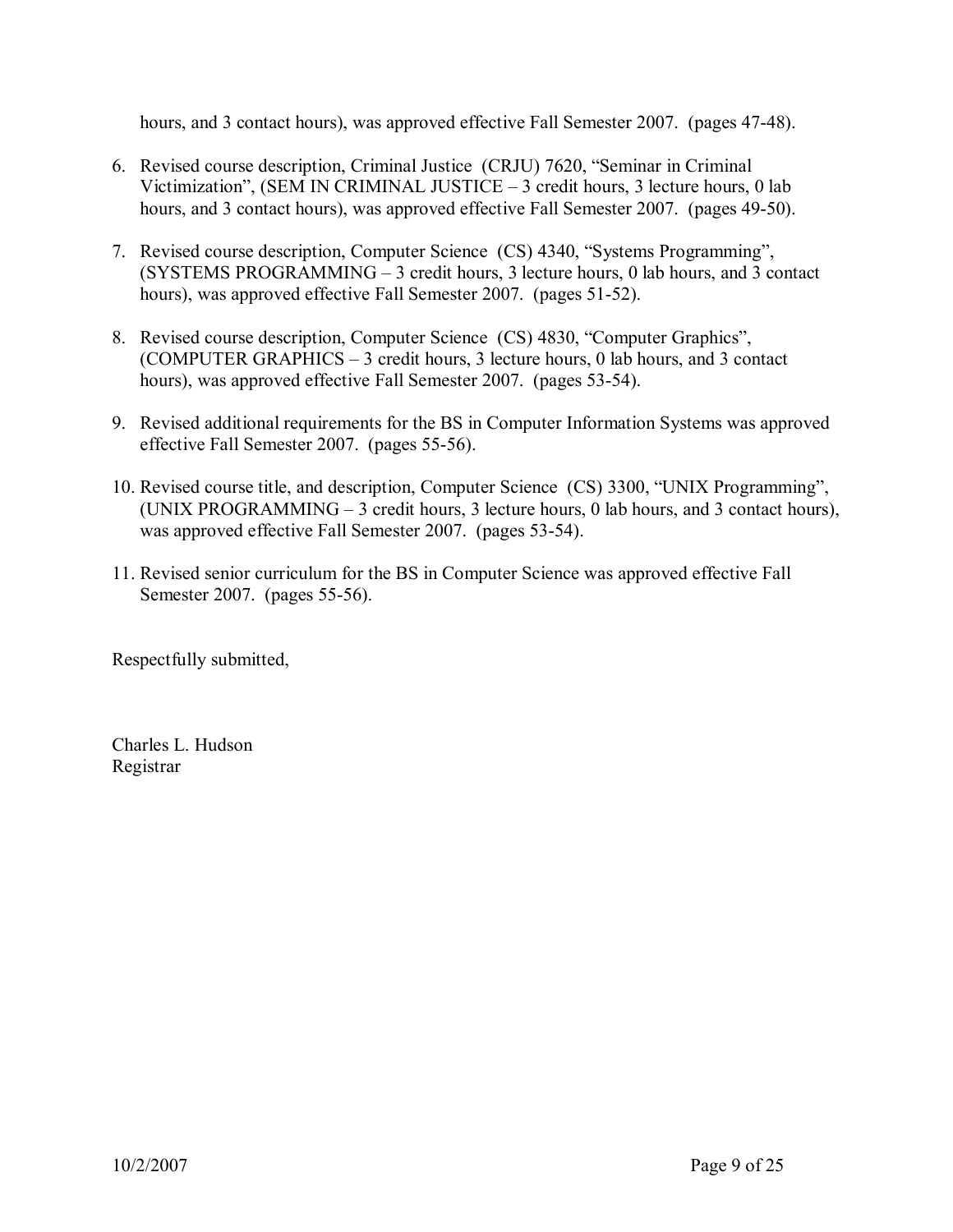# **ATTACHMENT B:**

### **FACULTY SENATE VALDOSTA STATE UNIVERSITY 20072008**

Ronald M. Zaccari

**Chairperson Vice Chairperson Executive Secretary** VSU President Vice President for Academic Affairs

Parliamentarian: Richard Haptonstall Handbook Editor: David Boyd

#### **Ex Officio Senators**

Vice President for Finance and Administration James L. Black Vice President for Student Affairs Kurt J. Keppler<br>
Vice President for University Advancement TBA Vice President for University Advancement<br>
Dean of the College of the Arts<br>
John Gaston Dean of the College of the Arts<br>
Dean of the College of Arts and Sciences<br>
Linda Calendrillo Dean of the College of Arts and Sciences<br>
Dean of the College of Business Administration<br>
Ralph C. Allen Dean of the College of Business Administration Ralph C. Al<br>Dean of the College of Education Phil Gunter Dean of the College of Education<br>
Dean of the College of Nursing<br>
Anita Hufft Dean of the College of Nursing Dean of the Graduate School Brian Adler Dean of Faculty, King's Bay Center Nolan Argyle The University Librarian George R. Gaumond<br>Director of the Division of Social Work Marty Giddings Director of the Division of Social Work

**\*** finish unexpired term **\*\*** elected to second term  $PC = Past Chair, C = Chair, CE = Chair Elect$ 

#### Faculty Senators College of the Arts -- 8

| (Parliamentarian; Athletics)                                 | 2005-2008*  |
|--------------------------------------------------------------|-------------|
| (Grievance – C)                                              | 2005-2008   |
| (Academic)                                                   | 2005-2008** |
| $(Faculty \t Development - C)$                               | 2006-2009   |
| (Student Activities)                                         | 2006-2009   |
| (Committee on Committees)                                    | 2007-2010   |
| (Educational Policies - CE)                                  | 2007-2010   |
| (Minority & Diversity Issues $-CE$ )<br>Mark Kiyak           |             |
| <b>Faculty Senators - College of Arts and Sciences -- 22</b> |             |
| (Institutional Planning - PC)                                | 2005-2008** |
| (Student Services - PC)                                      | 2005-2008   |
| (Environmental Issues $- C$ to 12-07, then PC)               | 2005-2008   |
| (Faculty Development & Research - PC)                        | 2005-2008*  |
| (Committee on Committees - C)                                | 2005-2008   |
| (Educational Policies - PC)                                  | 2005-2008   |
| (Technology)                                                 | 2005-2008*  |
| (Educational Policies)                                       | 2006-2009   |
| (Minority & Diversity Issues $- C$ )                         | 2006-2009   |
| (Executive Secretary)                                        | 2006-2009** |
| (Educational Policies)                                       | 2006-2009** |
|                                                              |             |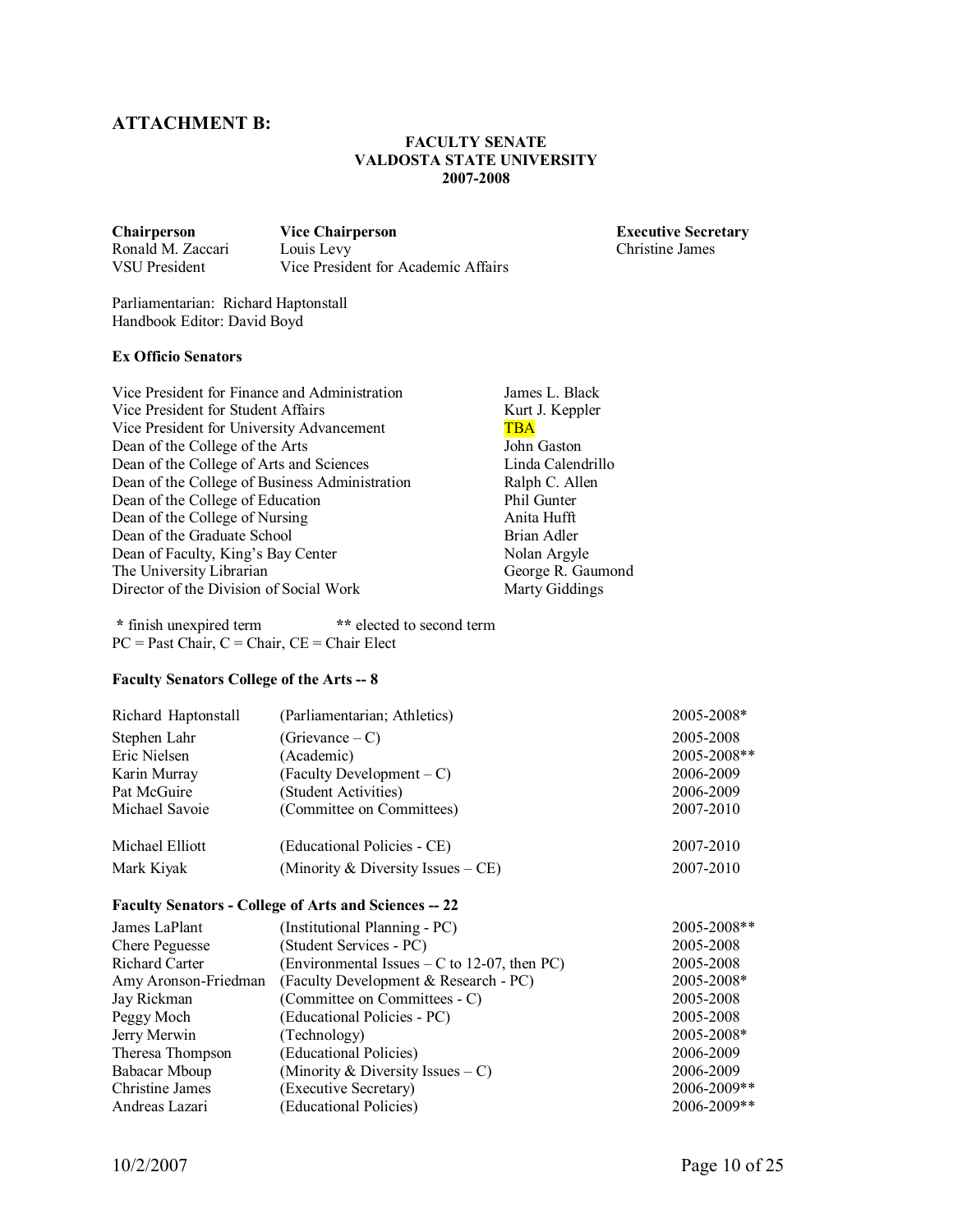| Can Denizman          | (Environmental Issues)                       | 2006-2009*  |
|-----------------------|----------------------------------------------|-------------|
| Michael Noll          | (Institutional Planning $-C$ )               | 2006-2009** |
| Ashok Kumar           | $(Academic Scheduling - C)$                  | 2006-2009   |
| Jane Whitehead        | $(Faculty Affairs - C)$                      | 2006-2009** |
| Marty Williams        | (Faculty Affairs – PC)                       | 2006-2009** |
| John Elder            | (Academic Scheduling & Procedures - CE)      | 2007-2010   |
| Marvin Smith          | (Academic Committee)                         | 2007-2010   |
| <b>Brad Bergstrom</b> | (Environmental Issues – CE to 12-07, then C) | 2007-2010** |
| Michael Davey         | (Academic Honors & Scholarships - PC)        | 2007-2010** |
| Luis Bejarano         | (Student Services – CE)                      | 2007-2010   |
| Martha Kvande         | (Faculty Development & Research - CE)        | 2007-2010   |

#### **Faculty Senators College of Business Administration 5**

| Jim Muncy           | (Athletics - PC)                   | 2005-2008       |
|---------------------|------------------------------------|-----------------|
| Scott Tori          | (Committee on Committees)          | $2006 - 2009*$  |
| Bob Williams        | $(Technology - C)$                 | 2006-2009       |
| Fred Ware           | (Institutional Planning Committee) | $2007 - 2010**$ |
| <b>Bruce Caster</b> | (Academic Committee)               | $2007 - 2010**$ |

## **Faculty Senators College of Education 16**

| Nanci Scheetz        | (Academic Honors $&$ Scholarships - C)  | 2005-2008      |
|----------------------|-----------------------------------------|----------------|
| Heather Brasell      | (Student Activities - C)                | $2005 - 2008*$ |
| Carol Barnett        | (Academic Scheduling & Procedures - PC) | 2005-2008      |
| Yahya Mat Som        | (Academic)                              | 2005-2008      |
| Clemente Hudson      | (Minority & Diversity Issues - PC)      | 2005-2008      |
| Lars Leader          | (Library Affairs $- C$ )                | 2006-2009      |
| Lynn Minor           | (Educational Policies – C)              | 2006-2009**    |
| Sonya Sanderson      | $(Athletics - C)$                       | 2006-2009      |
| <b>Blaine Browne</b> | (Student Services – C)                  | 2006-2009      |
| Steven Kohn          | (Committee on Committees -- CE)         | 2007-2010      |
| Ruth Renee Hannibal  | (Faculty Affairs - CE)                  | 2007-2010      |
| Vesta Whisler        | (Institutional Planning - CE)           | 2007-2010      |
| Scot Raab            | (Athletics - CE)                        | 2007-2010      |
| Charles Talor        | (Library-CE)                            | 2007-2010      |
| <b>TBA</b>           | (Student Activities – CE)               | 2007-2010      |
| Mary Gorham-Rowan    | $(Technology - CE)$                     | 2007-2010      |

### **Faculty Senators College of Nursing – 2**

| Jean Temple<br>(CoCo)<br>Selen Lauterbach (Academic Committee) | 2006-2009<br>2006-2009                               |                        |
|----------------------------------------------------------------|------------------------------------------------------|------------------------|
|                                                                | <b>Faculty Senator - Division of Social Work – 1</b> |                        |
| Cindy Tandy                                                    | (Committee on Committees)                            | 2006-2009              |
| <b>Faculty Senators - Odum Library -- 2</b>                    |                                                      |                        |
| Apryl Price<br>Alan Bernstein                                  | (Library Affairs - PC)<br>(Academic Committee)       | 2005-2008<br>2006-2009 |
|                                                                |                                                      |                        |

### **University Council Representatives: Michael Noll (Institutional Planning – C); Richard Carter (Environmental Issues – C to 12-07)** then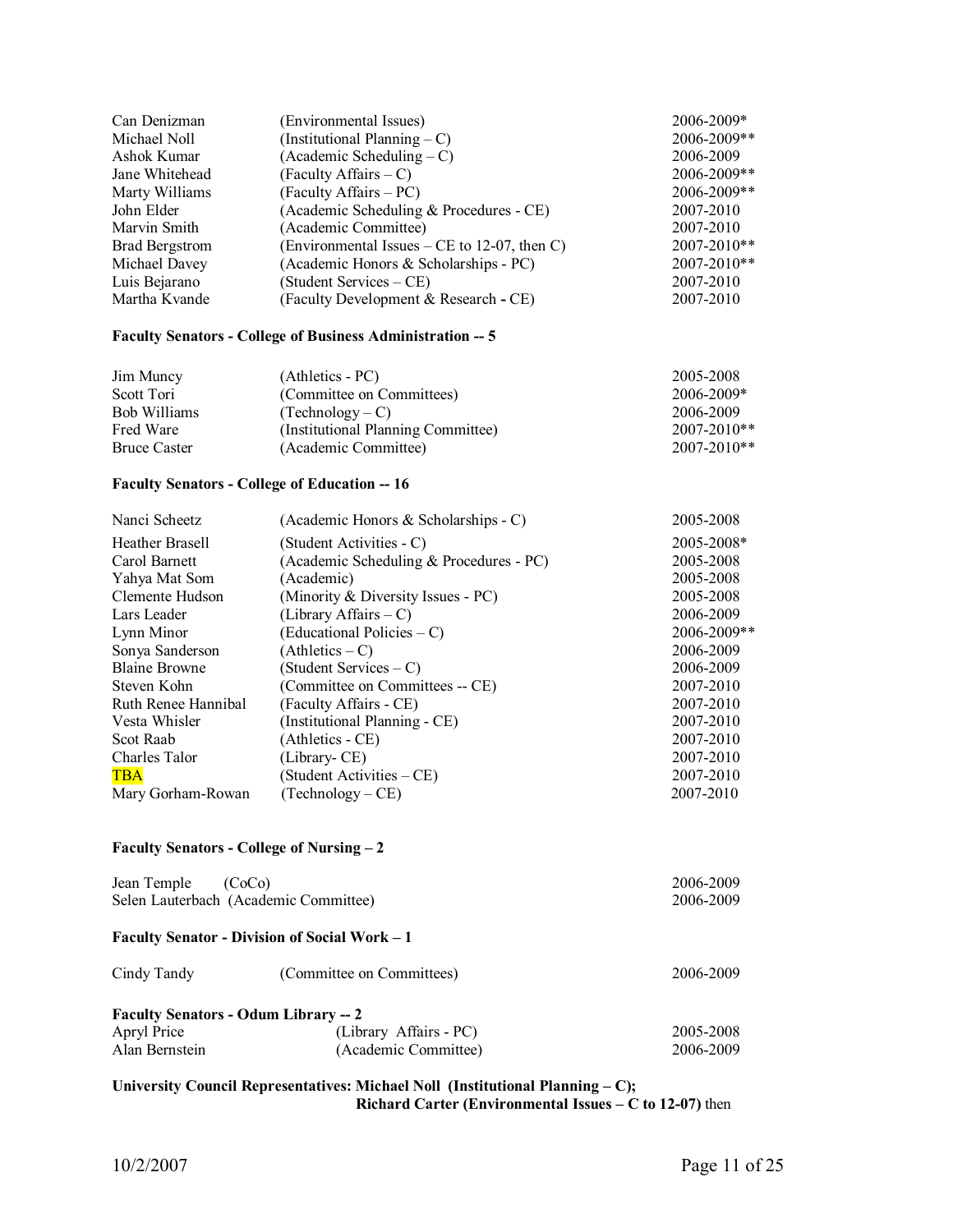## Brad Bergstrom (Environmental Issues – C on 1-08)

Council On Staff Affairs: Nolan Argyle, Student Senators (non-voting), President of the SGA: Johnathon Stroble, Student appointed by SGA President: TBA *(Statutes adopted March 15, 1999 General Faculty meeting)*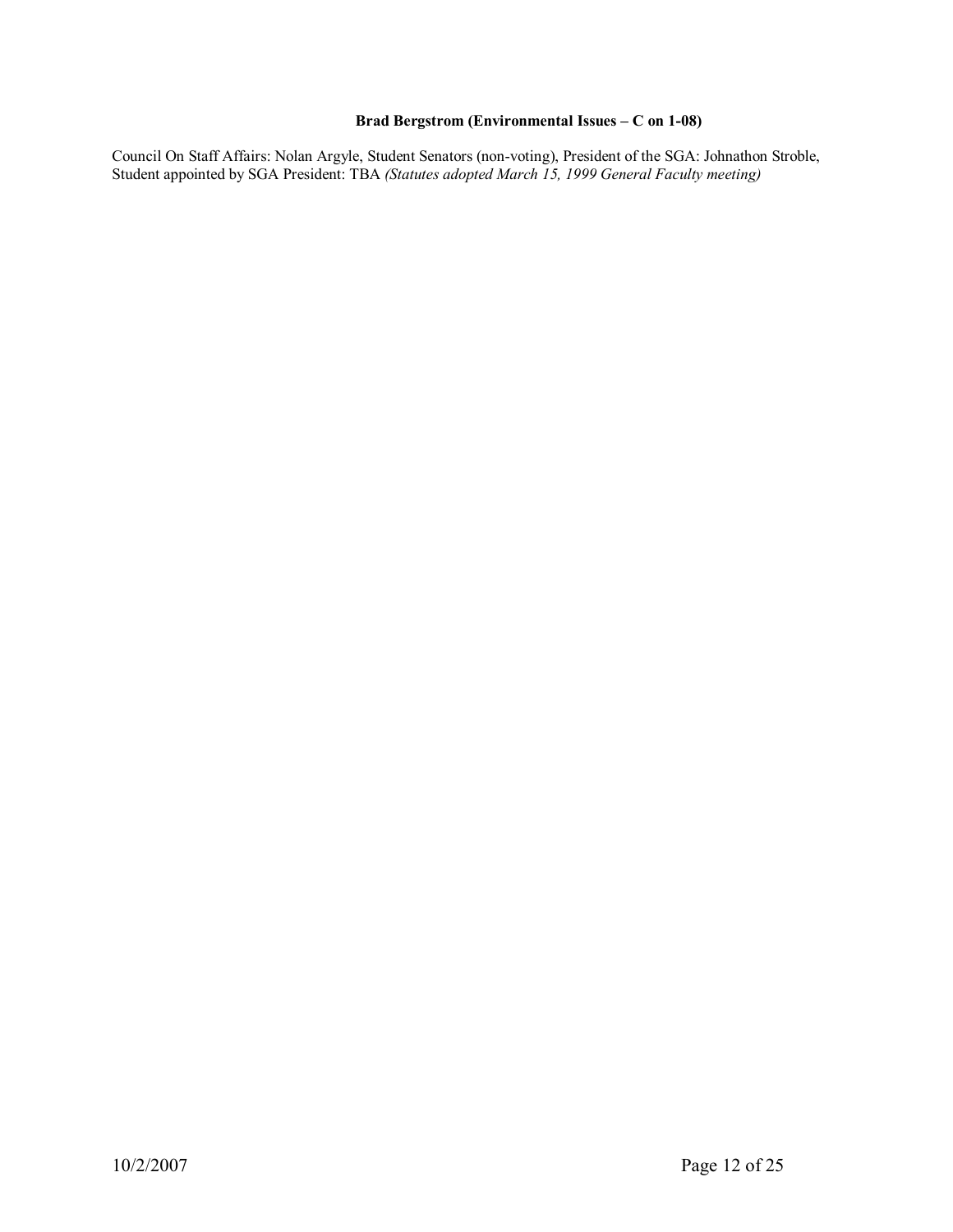# **FACULTY SENATE**

# **VALDOSTA STATE UNIVERSITY STATUTORY COMMITTEES OF THE SENATE 20072008**

#### **Academic Committee**

ex officio Louis Levy, Vice President for Academic Affairs, Chair Chuck Hudson, Registrar, Secretary

#### **Faculty Senators**

| College of the Arts                | Eric Nielsen         | $(2005 - 2008)$    |
|------------------------------------|----------------------|--------------------|
| College of Arts and Science        | Marvin Smith         | $(2007 - 2010)$    |
| College of Business Administration | <b>Bruce Caster</b>  | $(2007 - 2010)**$  |
| College of Education               | Yahya Mat Som        | $(2005 - 2008)$    |
| College of Nursing                 | Selen Lauterbach     | $(2006 - 2009)$    |
| Division of Social Work/Library    | Alan Bernstein       | $(2006 - 2009)$    |
| <b>General Faculty</b>             |                      |                    |
| College of the Arts                | William Faux         | $(2007 - 2010)$    |
|                                    | Mike Savoie          | $(2006 - 2009)$    |
| College of Arts and Sciences       | Frank Flaherty       | $(2007 - 2010)**$  |
|                                    | Kathleen Lowney      | $(2005 - 2008)$ ** |
| College of Business Administration | Ray Elson            | $(2006 - 2009)$    |
|                                    | <b>Bill Buchanan</b> | $(2006 - 2009)$    |
| College of Education               | James Ernest         | $(2005 - 2008)$    |
|                                    | Iris Ellis           | $(2005 - 2008)$    |
| College of Nursing                 | Deborah Weaver       | $(2006 - 2009)$    |

College of Nursing Deborah Weaver (2006-2009)<br>James Humphrey (2007-2010)\*\*\*

Odum Library/Division of Social Work Cliff Landis (2005-2008)<br>Diane Holliman (2006-2009)\*\*

# **Committee on Committees**

Diane Holliman

James Humphrey (2007-2010)\*<br>Cliff Landis (2005-2008)

#### **Faculty Senators**

| College of the Arts                     | Michael Savoie    | $(2007 - 2010)$  |
|-----------------------------------------|-------------------|------------------|
| College of Arts and Sciences            | Jay Rickman $-C$  | $(2005 - 2008)$  |
| College of Business Administration      | Scott Tori        | $(2006 - 2009)*$ |
| College of Education                    | Steven Kohn -- CE | $(2007 - 2010)$  |
| College of Nursing                      | Jean Temple       | $(2006 - 2009)$  |
| Odum Library/Division of Social Work    | Cindy Tandy       | $(2006 - 2009)$  |
| ex officio                              |                   |                  |
| Anita Hufft, Dean, College of Nursing   |                   | $(2007 - 2010)$  |
| Phil Gunter, Dean, College of Education |                   | $(2007 - 2010)$  |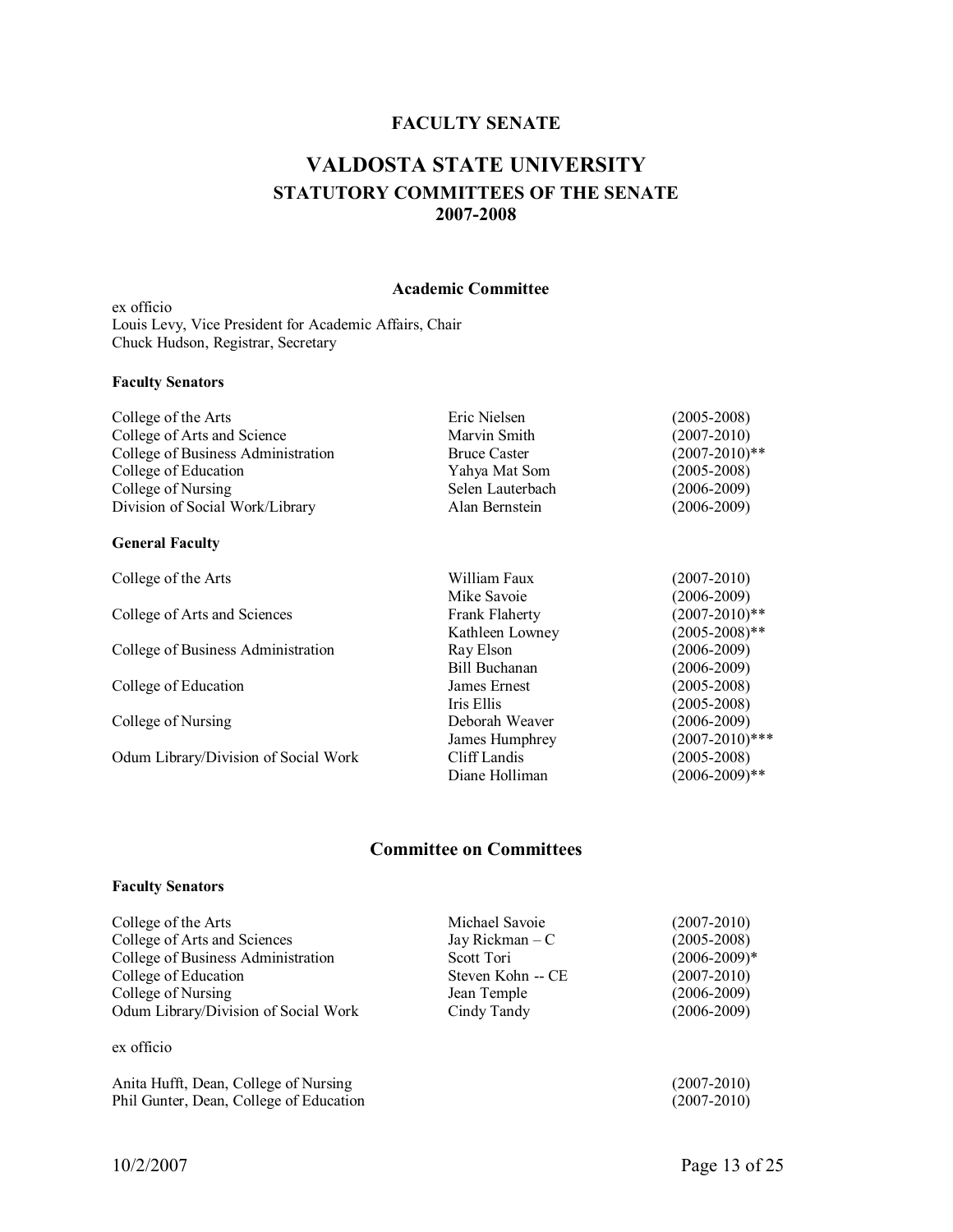## **Executive Committee**

Chair: Executive Secretary **Christine James**<br>
Faculty Senate Chair **Christian Christian Chair** Ronald M. Zaccari Faculty Senate Chair Academic Committee Chair Louis Levy Committee on Committees Chair Jay Rickman<br>
Faculty Affairs Committee Chair Jane Whitehead Faculty Affairs Committee Chair Faculty Grievance Committee Chair Stephen Lahr<br>
Institutional Planning Committee Chair Michael Noll Institutional Planning Committee Chair Michael Noll Past Executive Secretary

# **Faculty Affairs Committee**

#### **Faculty Senators**

| Marty Williams – PC      | (A&S) | $(2005 - 2008)$ ** |
|--------------------------|-------|--------------------|
| Ruth Renee Hannibal – CE | (COE) | $(2007 - 2010)$    |
| Jane Whitehead - C       | (A&S) | $(2006 - 2009)$ ** |

#### **General Faculty**

College of the Arts Larry Etling (2006-2009)<br>College of Arts and Sciences Can Denizman (2007-2010) College of Arts and Sciences Can Denizman (2007-2010) College of Business Administration Don Seat (2005-2008)<sup>\*\*</sup><br>College of Education Im Reffel (2007-2010) College of Education Jim Reffel (2007-2010)<br>College of Nursing Sandie Delk (2007-2010)\*\*\* College of Nursing Sandie Delk (2007-2010)\*<br>
Odum Library/ Social Work/Lib Sci. Shilo Smith (2007-2010) (2007-2010) Odum Library/ Social Work/Lib Sci. Shilo Smith

## **Faculty Grievance Committee**

## **General Faculty Elected at Large General Faculty Elected by Units**

| 1. A&S Bartholomew, Sarah | $(2006 - 2009)$ | 1. COA Carl Cates      | $(2007 - 2010)$    |
|---------------------------|-----------------|------------------------|--------------------|
| 2. A&S Kinney, Jane       | $(2006 - 2009)$ | 2. A&S Martha Laughlin | $(2007 - 2010)**$  |
| 3. Odum Yontz, Elaine     | $(2006 - 2009)$ | 3. COB Wayne Plumly    | $(2005 - 2008)$ ** |
| 4. A&S Lazari, Andreas    | $(2006 - 2009)$ | 4. COE Robert Hull     | $(2005 - 2008)$    |
| 5. TBA                    | $(2007 - 2010)$ | 5. CON Linda Floyd     | $(2005 - 2008)$ ** |
| 6. COB Fred Ware          | $(2005 - 2008)$ | 6. Deborah VanPetten   | $(2005 - 2008)$    |
| 7. COE Jane Zahner        | $(2005 - 2008)$ | Odum/SW                |                    |
| 8. A&S Michael Stoltzfus  | $(2005 - 2008)$ | Chair: Stephen Lahr    | $(2007 - 2008)$    |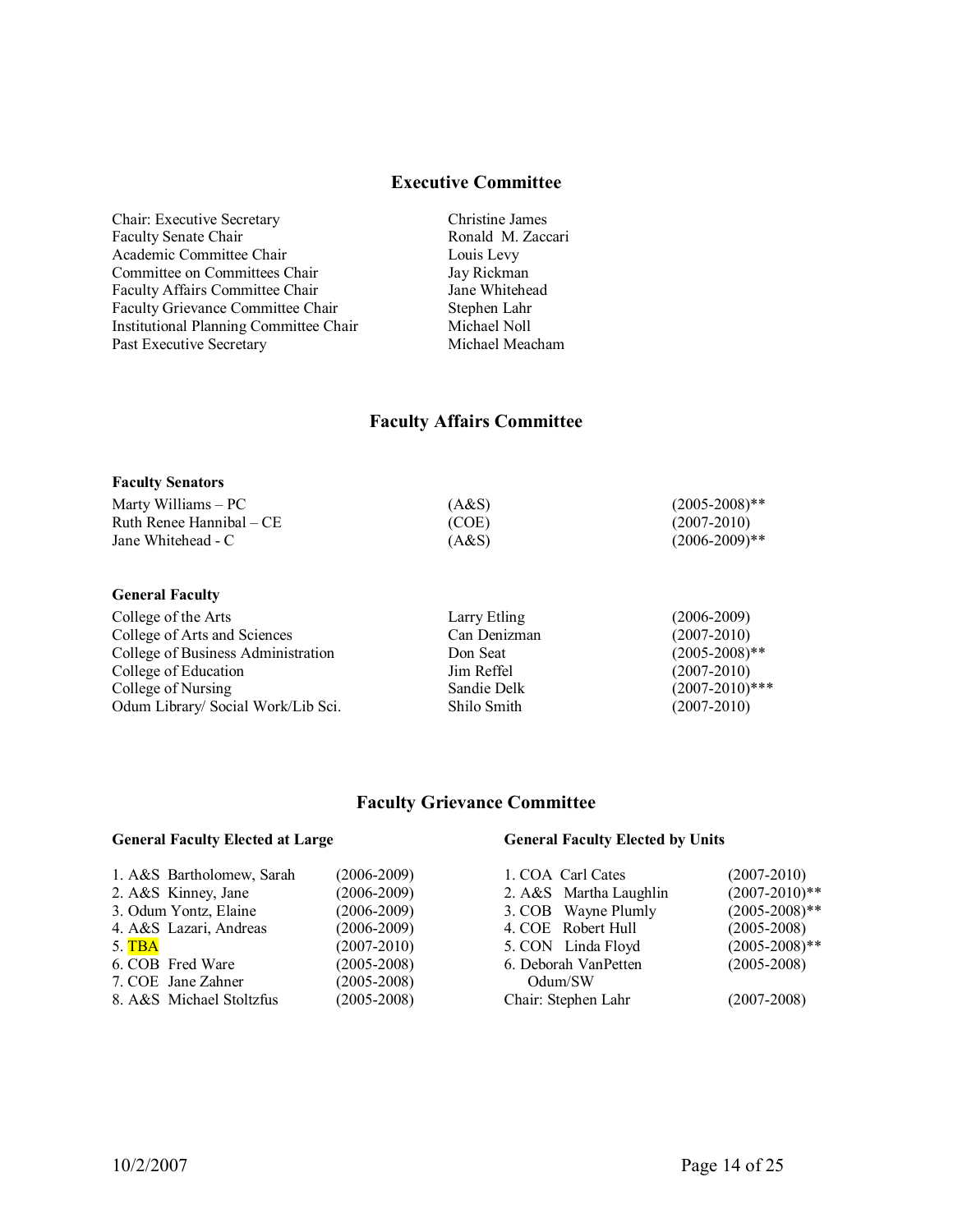# **Institutional Planning Committee**

## **Faculty Senators General Faculty Elected by Units**

| A&S<br><b>COB</b><br><b>COE</b><br>A&S | Michael Noll - C<br>Fred Ware<br>Vesta Whisler - CE<br>James LaPlant – PC | $(2006 - 2009)**$<br>$(2007 - 2010)*$<br>$(2007 - 2010)$<br>$(2005 - 2008)$ | <b>COA</b><br>A&S<br><b>COB</b><br><b>COE</b><br><b>CON</b><br>Odum/SW | Kristen Johns<br>Linda Bennett-Elder<br>Mike Holland<br><b>Charles Backes</b><br>Arlene Haddon<br>Cindy Tandy | $(2005 - 2008)$<br>$(2005-2008)$ **<br>$(2007 - 2010)**$<br>$(2006 - 2009)$<br>$(2007 - 2010)**$<br>$(2005 - 2008)$ |
|----------------------------------------|---------------------------------------------------------------------------|-----------------------------------------------------------------------------|------------------------------------------------------------------------|---------------------------------------------------------------------------------------------------------------|---------------------------------------------------------------------------------------------------------------------|
|                                        |                                                                           |                                                                             |                                                                        |                                                                                                               |                                                                                                                     |

ex officio

| Vice President for Academic Affairs                                              | Louis Levy           |
|----------------------------------------------------------------------------------|----------------------|
| Vice President for Finance and Administration                                    | James L. Black       |
| Vice President for Student Affairs                                               | Kurt J. Keppler      |
| Assistant to the President for Strategic Research and Analysis Kristina M. Cragg |                      |
| <b>COSA</b>                                                                      | <b>Bobby Flowers</b> |
| <b>SGA</b>                                                                       | <b>TRA</b>           |

 $PC = Past Chair, C = Chair, CE = Chair Elect$ **\*** finish unexpired term **\*\*** elected to second term \*\*\*elected to third term, etc.

Note: **No** limit exists as to the number of consecutive terms a General Faculty/non-Senator can be elected to a Statutory Committee.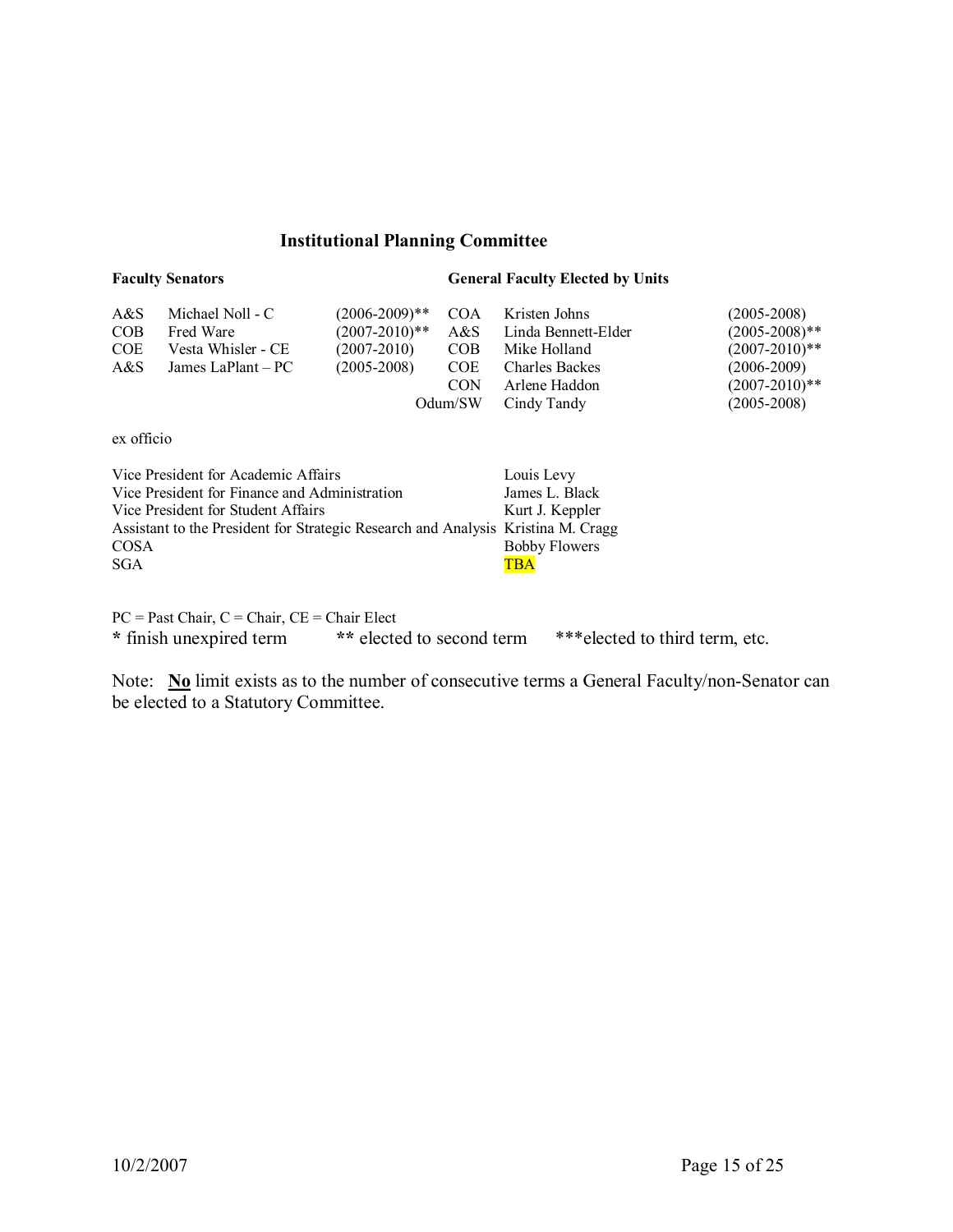# **FACULTY SENATE VALDOSTA STATE UNIVERSITY STANDING COMMITTEES OF THE SENATE AND THEIR SUBCOMMITTEES 20072008**

## **Academic Scheduling and Procedures**

| John Elder                   | CE, Sen | (A&S) | 2007-2010      |                    |       |            |
|------------------------------|---------|-------|----------------|--------------------|-------|------------|
| Ashok Kumar C, Sen           |         | (A&S) | 2006-2009      |                    |       |            |
| Carol Barnett PC, Sen. (COE) |         |       | 2005-2008      |                    |       |            |
| Robert Bauer                 |         | (COE) | 2005-2008      | David Buehrer      | (AdS) | 2006-2009* |
| Tonja Root                   |         | (COE) | $2006 - 2009*$ | Arlene Haddon      | (CON) | 2007-2010  |
| Tim Reisenwitz               |         | (COB) | 2006-2009**    | <b>Brad Finson</b> | (COA) | 2007-2010  |
| Marc Pufong                  |         | (A&S) | 2007-2010      | Ravonne Green      | (LIB) | 2005-2008  |
| Allison Curington            |         | (SW)  | 2005-2008      |                    |       |            |

ex officio:

Chuck Hudson, Registrar

Walter Peacock, Director of Admissions & Enrollment Management Honey Coppage, Assistant to the Vice President for Academic Affairs Rob Kellner, Director of Auxiliary Services Bobby Tucker, Athletics, Academic Services & Faculty Athletic Representative Tom Hardy, Director of Housing and Residence Life Bobby Flowers, Director of COSA [Council of Staff Affairs ] Students:

#### **Academic Honors and Scholarships**

| Theresa Thompson $(A&S)$ CE, Sen. | 2006-2009  |                         |       |             |
|-----------------------------------|------------|-------------------------|-------|-------------|
| Nanci Scheetz<br>$(COE)$ C, Sen.  | 2005-2008  |                         |       |             |
| Michael Davey<br>$(AdS)$ PC Sen.  | 2007-2010  |                         |       |             |
| David Wasieleski (COE)            | 2006-2009* | Janice Norton           | (A&S) | 2007-2010   |
| Teddi Cunningham (COE)            | 2005-2008  | Elizabeth Goode (COA)   |       | 2006-2009** |
| Shiloh Smith<br>(LIB)             | 2005-2008* | Bob Hull                | (COE) | 2006-2009** |
| Ed Walker<br>(COB)                | 2006-2009  | Linda De La Garza (A&S) |       | 2006-2009   |
| Deborah Robson (COA)              | 2005-2008* | Barry Hojiatie          | (A&S) | 2007-2010   |
| (CON)<br>Laura Carter             | 2007-2010  |                         |       |             |

ex officio: Jean Temple, Assistant Dean, College of Nursing John Gaston, Dean, College of the Arts Ann Lacey, Director of Special Events Students:

## **Athletics**

| Scot Raab             | (COE) CE, Sen. 2007-2010 |           |                                |                |
|-----------------------|--------------------------|-----------|--------------------------------|----------------|
| Sonya Sanderson       | $(COE)$ C, Sen.          | 2006-2009 |                                |                |
| Jim Muncy             | (COB) PC, Sen.           | 2005-2008 | Richard Haptonstall (COA) Sen. | $2005 - 2008*$ |
| Jesse Spencer         | (A&S)                    | 2007-2010 | Michael Holland (COB)          | 2007-2010**    |
| Shirley Andrews (COE) |                          | 2007-2010 | Michael Taylor<br>(COA)        | 2005-2008      |
| J.D. Thomerson (COE)  |                          | 2006-2009 | Shani Gray<br>(A&S)            | 2006-2009      |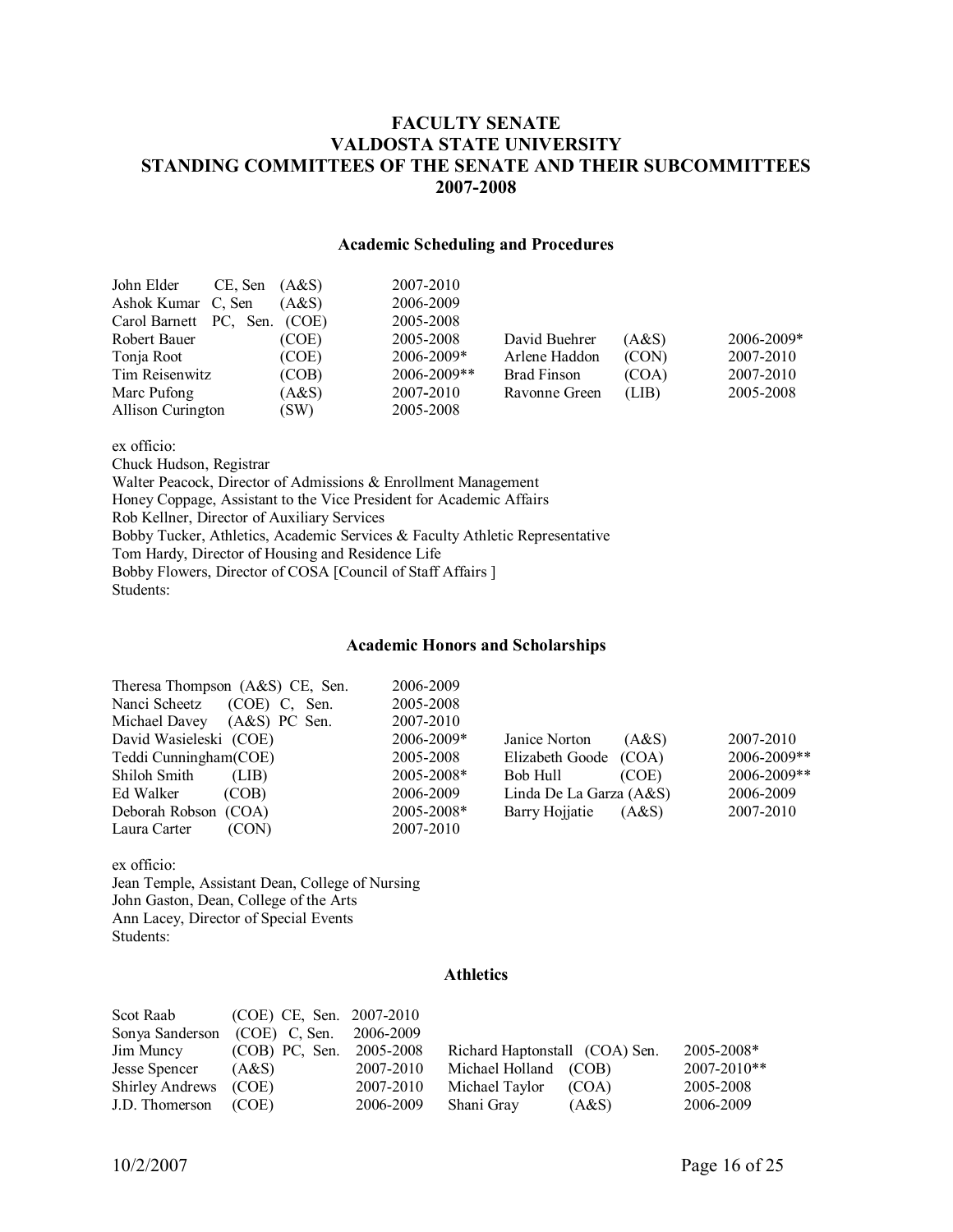Larry Wiley (COE) 2005-2008

ex officio: Herb Reinhard, Director of Athletics Bobby Tucker, Athletics, Academic Services & Faculty Athletic Representative Students:

## **Educational Policies**

| Michael Elliott         | (COA) | CE, Sen.         | 2007-2010      |                |              |             |
|-------------------------|-------|------------------|----------------|----------------|--------------|-------------|
| Lynn Minor              |       | $(COE)$ C, Sen,  | 2006-2009      |                |              |             |
| Peggy Moch              |       | $(A&S)$ PC, Sen. | 2005-2008      | Andreas Lazari | $(A&S)$ Sen. | 2006-2009   |
| Allison Curington       | (SW)  |                  | 2006-2009**    | Ed Walker      | (COB)        | 2007-2010   |
| Cliff Landis            | (LIB) |                  | 2007-2010      | Hill Harper    | (A&S)        | 2007-2010   |
| Reynaldo Martinez (COE) |       |                  | $2005 - 2008*$ | Deborah Weaver | (CON)        | 2006-2009** |
| Charles Johnson         | (AdS) |                  | 2005-2008      | Lynn Corbin    | (COA)        | 2005-2008   |

ex officio:

Walter Peacock, Director of Admissions & Enrollment Management Bill Muntz, Director of Public Services Chuck Hudson, Registrar James LaPlant, Associate Dean, College of Arts and Sciences Tracy Meyers, Director of Women's Studies Students:

#### **Subcommittees**

| Admissions Appeals Review Committee |                              |  |  |  |  |
|-------------------------------------|------------------------------|--|--|--|--|
| Walter Peacock                      | Chair                        |  |  |  |  |
| Jean Temple                         | College of Nursing           |  |  |  |  |
| Verilette Hinkle                    | College of Education         |  |  |  |  |
| Fred Ware                           | College of Business          |  |  |  |  |
| Larry Scully                        | College of the Arts          |  |  |  |  |
| Donna Gosnell                       | College of Arts and Sciences |  |  |  |  |
| Victor Morgan                       | <b>Student Affairs</b>       |  |  |  |  |

## **Environmental Issues**

| <b>Richard Carter</b> | (A&S) C/PC    | Sen. | 2005-2008 C to 12-2007 |                                               |       |                  |
|-----------------------|---------------|------|------------------------|-----------------------------------------------|-------|------------------|
| Can Denizman          | (A&S)<br>Sen. |      | 2006-2009*             |                                               |       |                  |
| <b>Brad Bergstrom</b> | $(A&S)$ CE/C  |      |                        | Sen. 2007-2010 CE to 1-2008, then C to 7-2009 |       |                  |
| Sheryl Dasinger       | (COE)         |      | 2006-2009**            | Jon Barnett                                   | (A&S) | 2006-2009        |
| Green Waggener        | (COE)         |      | 2007-2010**            | Michael Sanger                                | (SW)  | 2006-2009        |
| Jim Bickerstaff       | (COA)         |      | 2007-2010              | Jeffrey Vasseur                               | (A&S) | 2005-2008        |
| Shirley Thompson      | (COE)         |      | 2005-2008*             | Donna Cunningham                              | (COB) | 2005-2008*       |
| Melissa Benton        | (CON)         |      | 2007-2010              | Jack Fisher                                   | (LIB) | 2005-2008        |
| Tom Manning           | (AdS)         |      | 2006-2009              | Richard Carpenter                             | (A&S) | 2007-2010        |
| <b>Steve Fesler</b>   | (COSA)        |      | 2007-2010              | Mike Hamm                                     |       | (COSA) 2007-2010 |

ex officio:

James Black, Vice President for Finance and Administration Ray Sable, Director of Plant Operations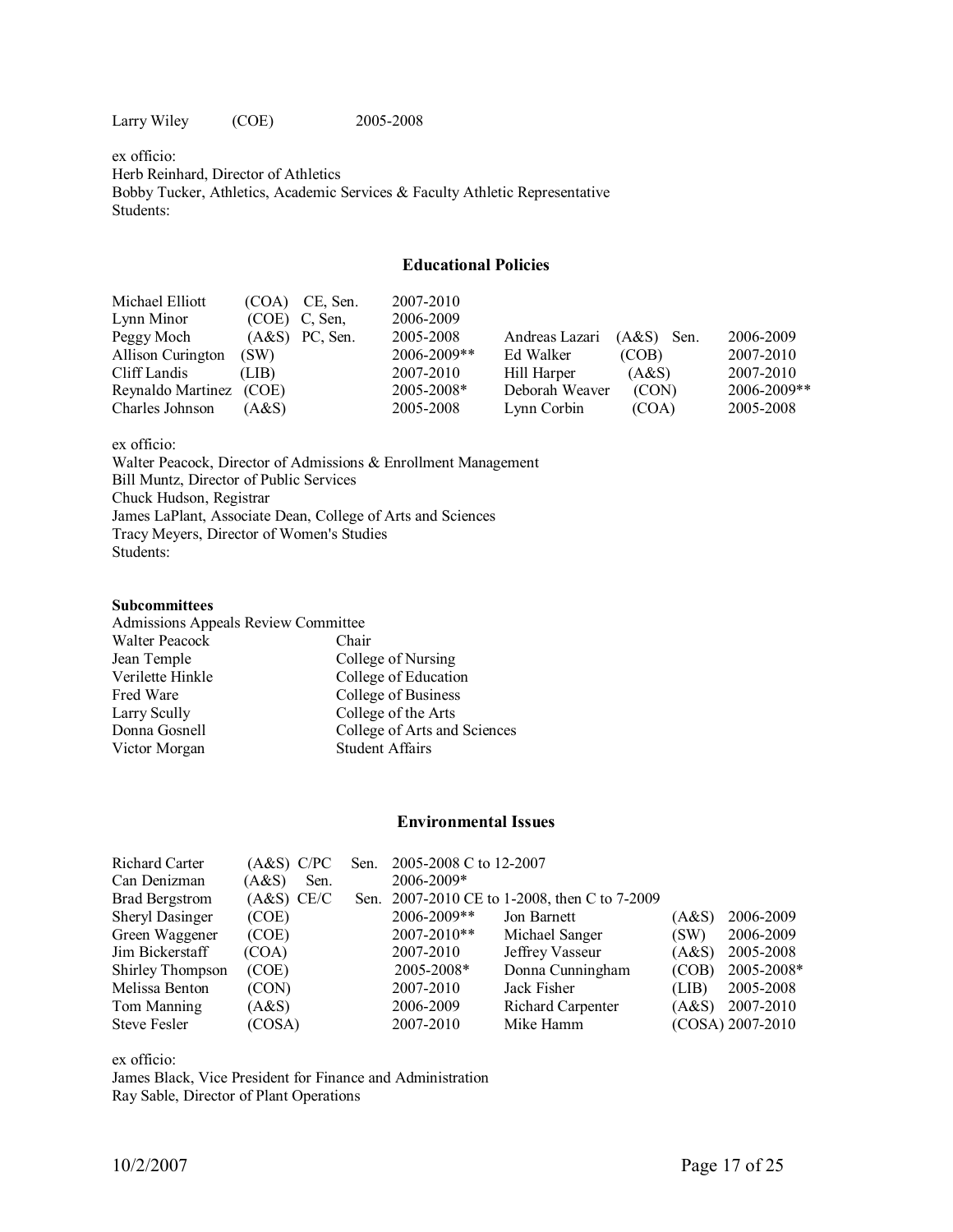Bob DeLong, Environmental Officer Scott Doner, Director of University Police Jill Ferrell Rountree, Director of Parking and Transportation

Students: Seth Gunning SAVE, SGA representative Jacqueline Murray SAVE representative

EIC Subcommittee listings available from the current EIC chair, Richard Carter, rearter@valdosta.edu

| Martha Kvande<br>Karin Murray | $(A&S)$ CE, Sen.<br>$(COA)$ C, Sen | 2007-2010<br>2006-2009 |                        |       |             |
|-------------------------------|------------------------------------|------------------------|------------------------|-------|-------------|
| Amy Aronson-Friedman          | $(A&S)$ Sen.                       | 2005-2008*             |                        |       |             |
| Mark Kasper                   | (COE)                              | 2006-2009*             | Danielle Harmon        | (COA) | 2007-2010   |
| Maura Schlairet               | (CON)                              | 2007-2010              | Donna Sewell           | (A&S) | 2007-2010   |
| <b>TBA</b>                    | (COE)                              | 2006-2009              | Darrell Fike           | (A&S) | 2006-2009** |
| Scott Pool                    | COA)                               | $2007 - 2010**$        | Jennifer Lambert-Shute | (A&S) | 2005-2008   |
| Anita Ondrusek                | (LIB)                              | 2005-2008              | Zulal Denaux           | (COB) | 2006-2009   |
| J.D. Thomerson                | (COE)                              | 2006-2009*             |                        |       |             |

**Faculty Development and Research**

ex officio:

Louis Levy, Vice President for Academic Affairs Brian Adler, Dean of the Graduate School George Gaumond, University Librarian Barbara H. Gray, Director, Grants and Contracts TBA, Vice President for University Advancement Students:

# **Library Affairs**

| Charles Talor | (COE)<br>CE, Sen. | 2007-2010      |                |                    |  |
|---------------|-------------------|----------------|----------------|--------------------|--|
| Lars Leader   | (COE)<br>Sen      | 2006-2009      |                |                    |  |
| Apryl Price   | PC, Sen.<br>(LIB) | 2005-2008      |                |                    |  |
| Chunlei Liu   | (A&S)             | 2006-2009      | John Dunn      | 2007-2010<br>(A&S) |  |
| Lai Orenduff  | (COA)             | 2007-2010      | Emily Rogers   | 2006-2009<br>(LIB) |  |
| Susan Wold    | (CON)             | $2006 - 2009*$ | William Newell | 2006-2009<br>(COE) |  |
| Zhiguang Xu   | (A&S)             | 2005-2008      | Nora Swenson   | 2005-2008<br>(COE) |  |
| Todd Royle    | (COB)             | 2006-2009      |                |                    |  |

ex officio: George Gaumond, University Librarian Students: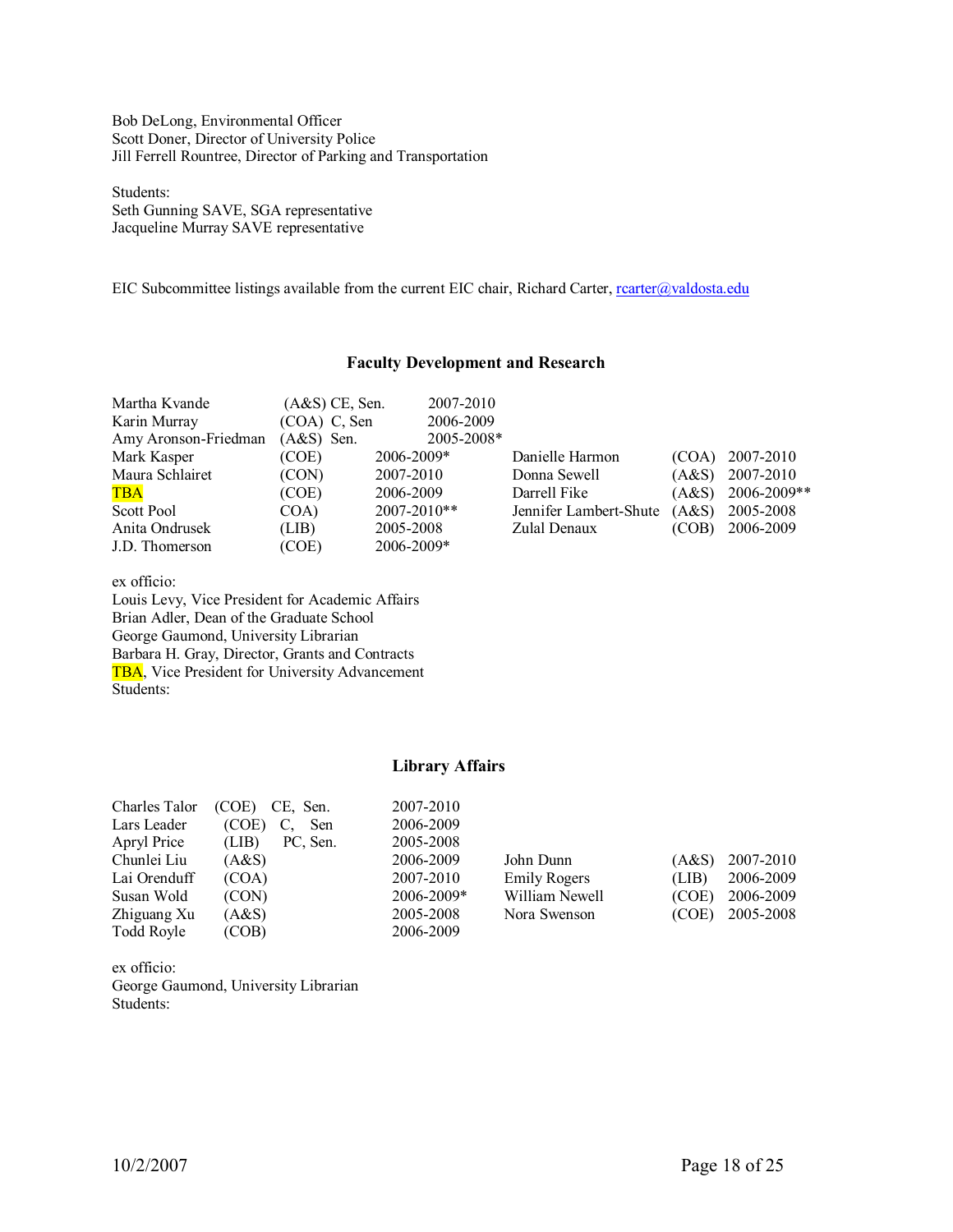## **Minority and Diversity Issues**

| Mark Kiyek                     | (COA) CE Sen.   | 2007-2010       |                     |       |            |
|--------------------------------|-----------------|-----------------|---------------------|-------|------------|
| Babacar Mboup                  | $(AdS)$ C, Sen. | 2006-2009       |                     |       |            |
| Clemente Hudson (COE) PC, Sen. |                 | 2005-2008       |                     |       |            |
| LeVonne Lindsay                | (COA)           | 2006-2009       | Brenda Dixey        | (COE) | 2007-2010  |
| Marcy Hess                     | (AdS)           | 2007-2010       | Erin Huskey         | (A&S) | 2007-2010  |
| Nancy Redfern-Vance(CON)       |                 | 2006-2009       | David Kuhlmeier     | (COB) | 2005-2008* |
| Suzannah Patterson (COA)       |                 | 2005-2008       | Janet Foster        | (COE) | 2006-2009  |
| Rich Vodde                     | (SW)            | $2007 - 2010**$ | <b>Fred Knowles</b> | (A&S) | 2005-2008  |

ex officio:

Maggie Viverette, Director for Equal Opportunity Programs/Multicultural Affairs Sheila Wakeley, Student Affairs Counselor Denise Bogart, Director of Human Resources Students:

### **Student Activities**

| <b>TBA</b>        | (COE) | CE, Sen. | 2007-2010      |                       |       |            |
|-------------------|-------|----------|----------------|-----------------------|-------|------------|
| Patrick McGuire   | (COA) | Sen      | 2006-2009      |                       |       |            |
| Heather Brasell   | (COE) | C. Sen.  | $2005 - 2008*$ |                       |       |            |
| Carol Smith       | (SW)  |          | 2005-2008*     | Ofelia Nikolova       | (A&S) | 2007-2010  |
| Daniel Baracskay  | (AdS) |          | 2006-2009      | Michelle Gilbert      | (CON) | 2007-2010  |
| Joseph Staats     | (A&S) |          | 2007-2010      | Mary Willis           | (COE) | 2006-2009* |
| Leisa Marshall    | (COB) |          | 2006-2009      | <b>Stacey Walters</b> | (COE) | 2005-2008  |
| <b>Guy Frost</b>  | (LIB) |          | 2006-2009      | Marcella Prater       | (COE) | 2007-2010  |
| Michael Stoltzfus | A&S   |          | 2006-2009      |                       |       |            |

ex officio:

Kurt J. Keppler, Vice President for Student Affairs Richard Lee, Assistant Dean of Students for Student Conduct Patricia Miller, *Spectator* advisor Maggie Viverette, Director for Equal Opportunity Programs/Multicultural Affairs Students:

# **Student Services**

| Luis Bejarano            | $(A&S)$ CE,<br>Sen. | 2007-2010   |                             |       |           |
|--------------------------|---------------------|-------------|-----------------------------|-------|-----------|
| <b>Blaine Browne</b>     | (COE) C Sen         | 2006-2009   |                             |       |           |
| <b>Chere Peguesse</b>    | $(A&S)$ PC, Sen.    | 2005-2008   |                             |       |           |
| Duke Guthrie             | (COA)               | 2006-2009** | Gerald Merwin               | (A&S) | 2005-2008 |
| Lori Howard              | (COE)               | 2007-2010   | Pat Miller                  | (A&S) | 2007-2010 |
| Yolanda Hood             | (LIB)               | 2005-2008   | M. Puffer-Rothernberg (LIB) |       | 2007-2010 |
| Mary Ellen Dallman (COE) |                     | 2005-2008*  | Jean Temple                 | (CON) | 2006-2009 |
| James Nienow             | (A&S)               | 2005-2008   | Dixie Haggard               | (A&S) | 2006-2009 |
| Delane Flowers           | (CON)               | 2005-2008   | Jane Kinney                 | (AdS) | 2006-2009 |

ex officio:

Rob Kellner, Director of Auxiliary Services Mark Williams, Coordinator of Alcohol & Other Drug Education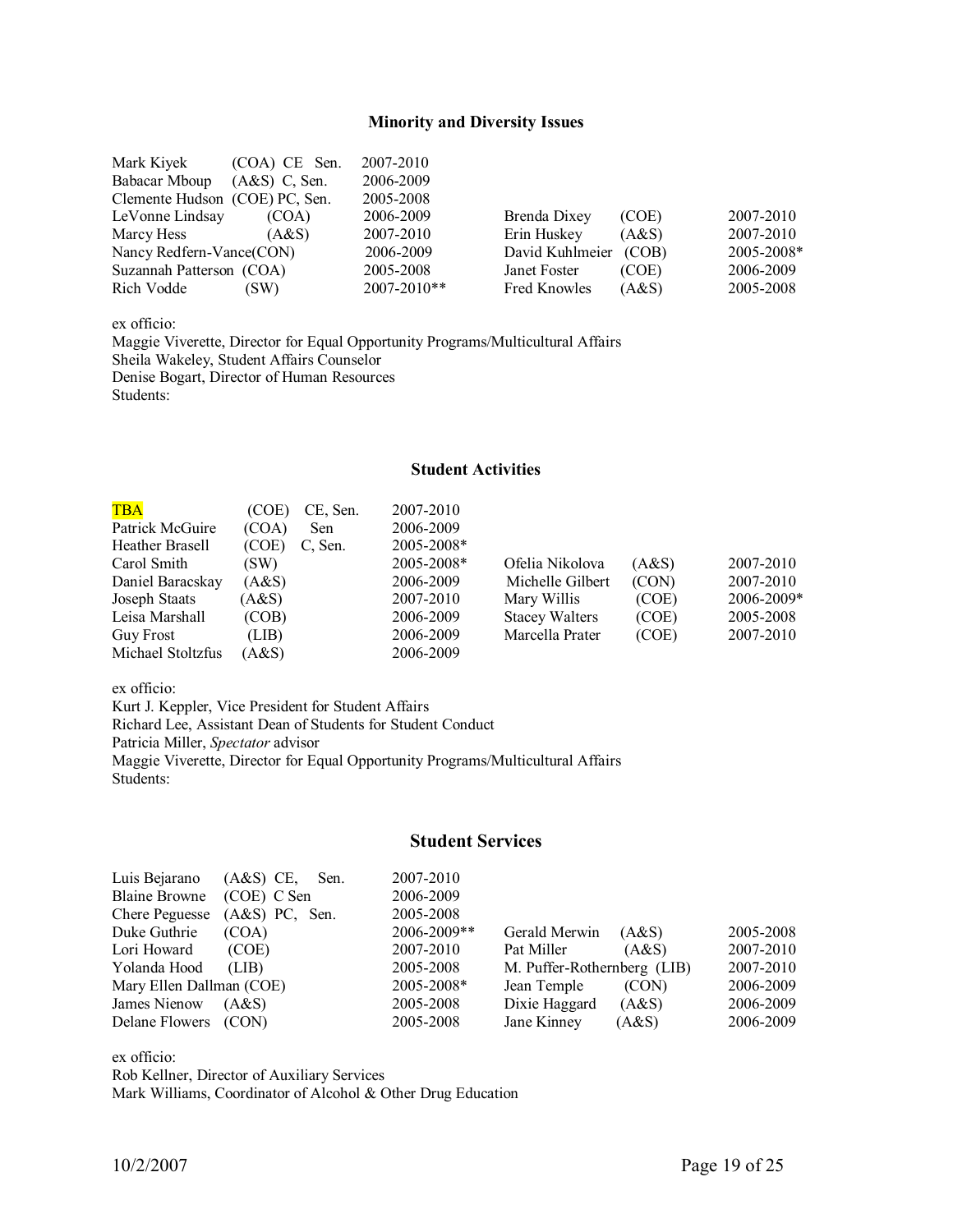Douglas Tanner, Director of Financial Aid TBA, Loan Collection Officer Scott Doner, Director of University Police Tom Hardy, Director of Housing and Residence Life Kimberly Tanner (née Godden), Director of Access Office for Students with Disabilities Students:

## *Student Financial Aid Subcommittee*

ex officio: Russ Mast

## **Technology**

| Mary Gorham-Rowan      | (COE) CE,  | Sen.            | 2007-2010  |                        |       |             |
|------------------------|------------|-----------------|------------|------------------------|-------|-------------|
| Bob Williams           | $(COB)$ C. | Sen.            | 2006-2009  |                        |       |             |
| Jerry Merwin           | (A&S)      | Sen.            | 2005-2008* |                        |       |             |
| Chen Li-Mei<br>(A&S)   |            | $2007 - 2010$   |            | Sarah McCalister (COA) |       | 2006-2009   |
| Lawrence Etling (COA)  |            | $2007 - 2010**$ |            | Maria Whyte            | (CON) | 2005-2008   |
| Fatih Oguz<br>(LIB)    |            | 2006-2009       |            | Cindy Tandy            | (SW)  | 2005-2008** |
| Kelly Heckaman (COE)   |            | 2006-2009       |            | Carolyn Cox            | (COE) | 2007-2010   |
| J. Mohammed-Awel (A&S) |            | 2007-2010       |            | Diane Judd             | (COE) | 2007-2010** |

ex officio: Andy Fore, Webmaster Joe Newton, Director of Information Technology Bill Moore, Chief Information Security Officer Lisa Baldwin, Assistant Director of Information Technology for Enterprise Students:

**\*** finish unexpired term **\*\*** appointed to second term  $PC =$  Past Chair,  $C =$  Chair,  $CE =$  Chair Elect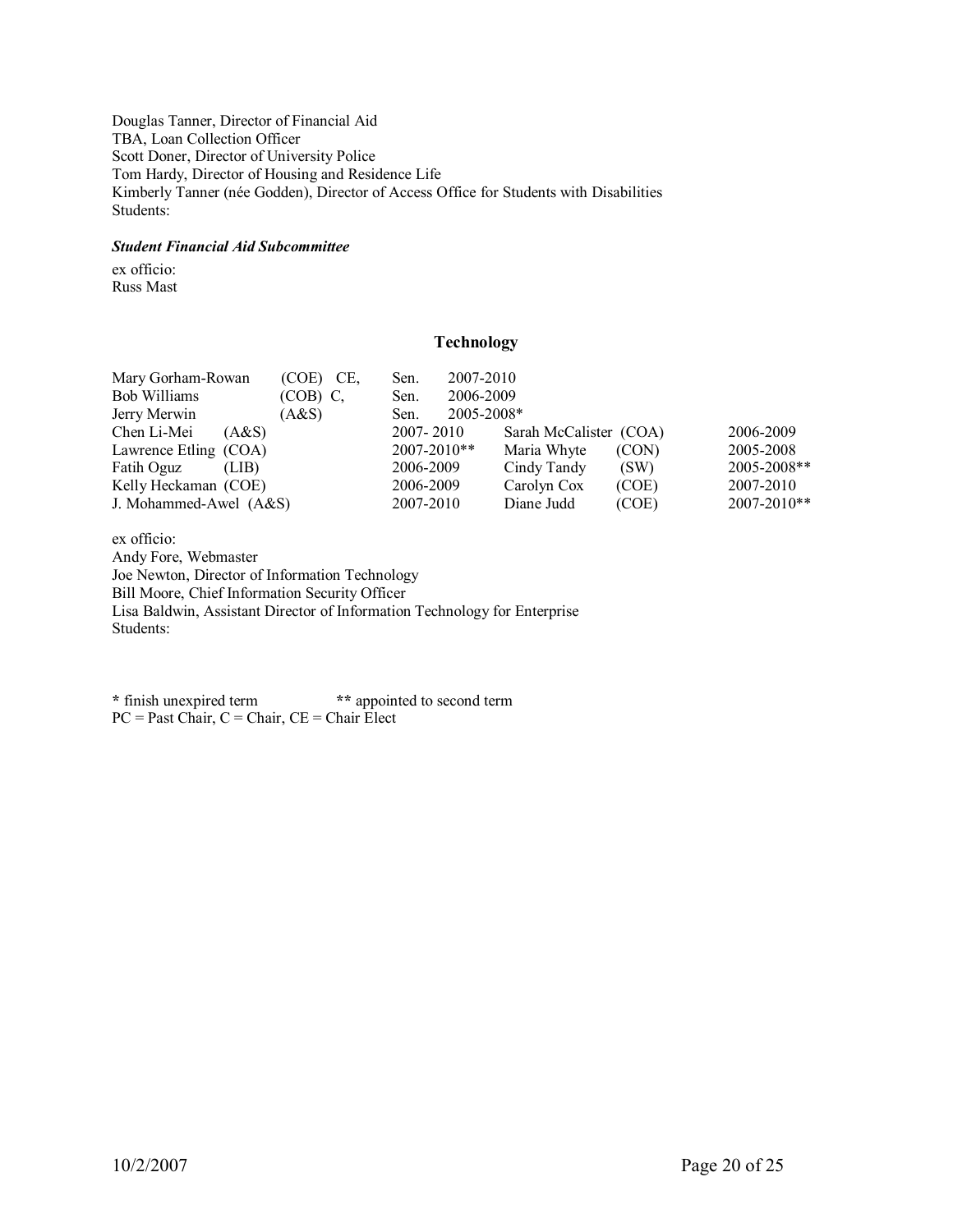# **ATTACHMENT C:**

Date: Fri, 14 Sep 2007 10:10:07 -0400 From: Barney Rickman <br/> <br/>  $\langle$ birickma@valdosta.edu> Subject: Problems w/ Grievance Committee Election To: 'Christine James' <chiames@valdosta.edu> X-Mailer: Microsoft Outlook, Build 10.0.4510 Importance: Normal Original-recipient: rfc822;chjames@valdosta.edu

## Dear Members of the Senate,

The attempt by the Committee on Committees to save paper by using an email distribution of the ballot for election of a university-wide seat on the Grievance Committee has been a complete failure. I tried to send out the ballot to departmental secretaries as a 1-page attachment, but the secretaries e-mail listserv will not accept attachments. I then submitted an email w/ the eligible faculty members listed in 4 columns, but the columns disappeared when it was sent out w/ the result that the 1-page ballot turned into a 10-page ballot! B/c I received fewer than 10 votes returned to me, we need to undertake (A) a new election for the current opening on the Grievance Committee as well as (B) a new procedure for future elections for university-wide seats on the Grievance Committee.

I have come up w/ 3 possible options for us to discuss @ our Senate meeting next Thursday.

- 1. We could go back to a mass paper mailing that wastes 75% of the paper we send out.
- 2. We could move voting for the Grievance committee to our next General Faculty Meeting.
- 3. I could send out the ballot via an email attachment to every Department Head in the university

w/ instructions for the department head to forward the email & its attachment to their departmental faculty. Sending an email straight to the Department Head, not a Department Head listserv, should resolve the problem that listservs will not accept attachments or emails w/ columns.

## Best, Jay

Dr. Barney J. Rickman, Professor & Director of Undergraduate Studies (History) Chair, Faculty Senate's Committee on Committees; Treasurer, AAUP @ VSU History Dept., Valdosta St. Univ., Valdosta, GA 31698-0035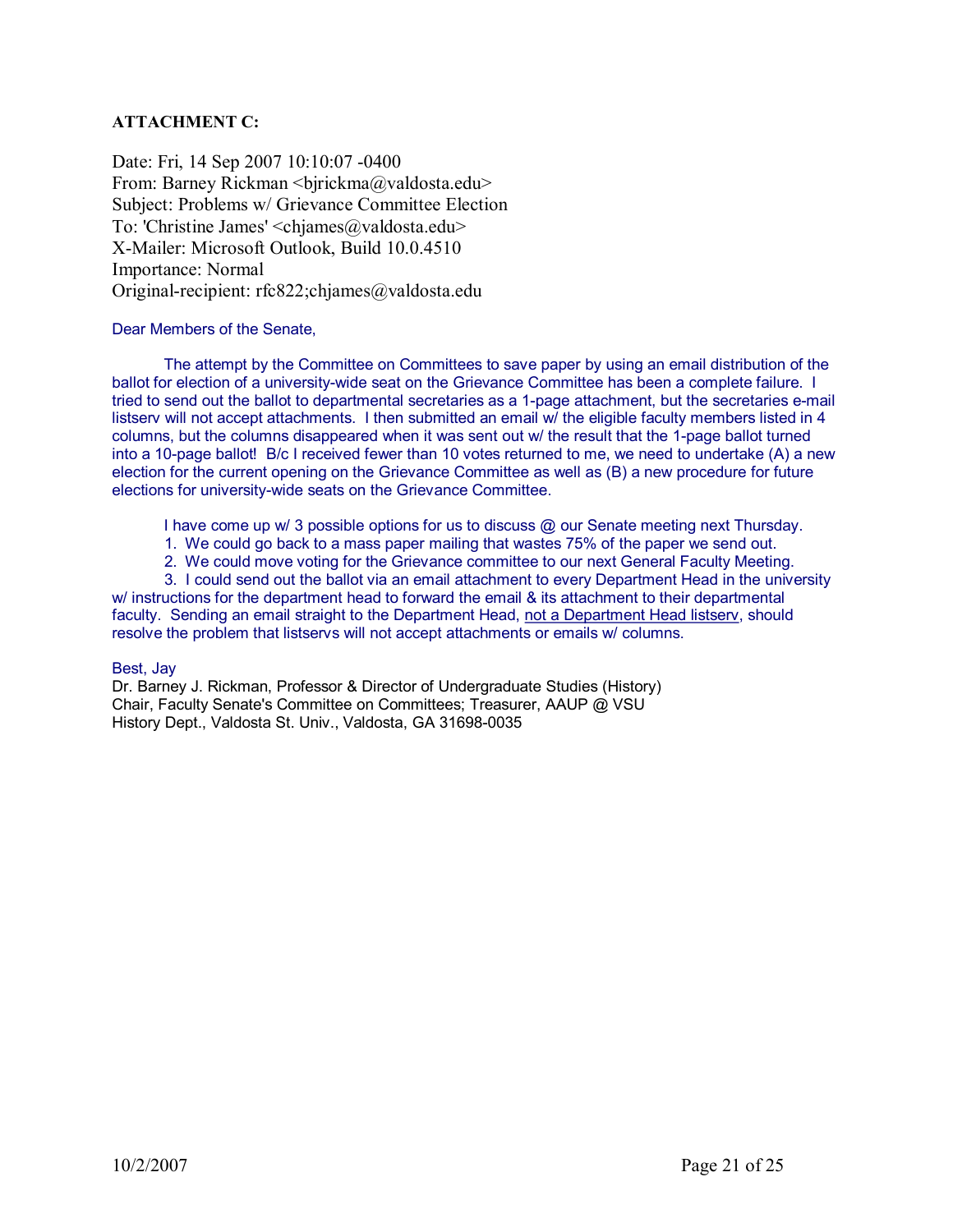# **ATTACHMENT D:**

Phil Gunter question regarding Masters Degrees and Graduate Degrees. Phil has a faculty member who is interested in pursuing a new Masters while already holding a Doctorate in a different field. He wants to know if Masters degrees can be given without special exception appeals, if special exceptions and appeals are only done for Doctoral degrees, or if the person seeking a Masters must go through the special exceptions process.

Date: Tue, 01 May 2007 07:49:28 -0400 From: "Dr. Phil Gunter"  $\leq$ pgunter@valdosta.edu> Subject: Re: Item #04-004 To: Christine A James <chjames@valdosta.edu> X-Accept-Language: en-us, en User-Agent: Mozilla/5.0 (Windows; U; Windows NT 5.1; en-US;  $rv:1.7.12$ ) Gecko/20050915 Original-recipient: rfc822;chjames@valdosta.edu

Dr. Phil Gunter wrote:

Christine, I'm having difficulty finding item  $\#04-004$  passed by the senate on September 23, 2004. Can you direct me to where I might find the full text? TX Phil Gunter

Christine A James wrote: Hi Phil! Here is what I have, below, there's references to that numbered item in a couple of different minutes from 2004 (which are on the Faculty Senate website, but you'd need a sherpa guide or something...:-) Hope this helps you:

<http://www.valdosta.edu/vsu/facsen/Minutes/040318min.pdf>

(Item  $\#04-004$ ) Recommendation from the Educational Policies Committee -- Michael Schmidt:

No full-time faculty member of Valdosta State University will be awarded a doctoral degree by the college in which he/she teaches.

P. Gunter asked if there should be a distinction between full-time or tenured track faculty.

E. Clark noted that she had spoken with several deans across the area and most schools that have a doctoral degree allow an avenue for exception in extenuating circumstances. A motion was made to accept the recommendation. After additional discussion D. Boyd recommended the issues be sent back to the original committee. B. Hull noted that a motion was on the floor. M. Meacham recommended voting on the motion. The motion failed. M. Meacham moved to remand the recommendation back to the original committee. The motion carried.

UPDATED later:

<http://www.valdosta.edu/vsu/facsen/Minutes/040923min.pdf> (next page)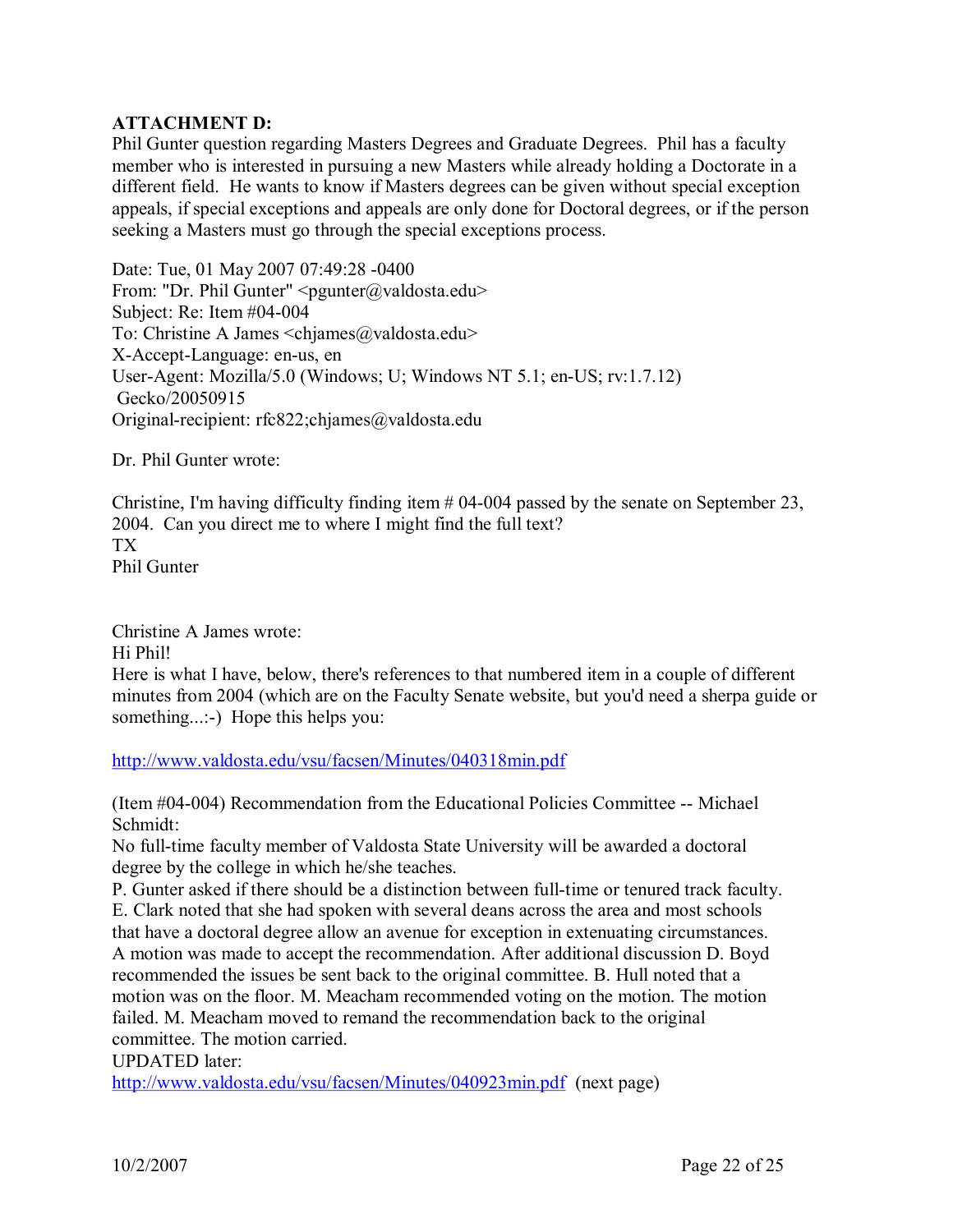1. (Item  $\#04-004$ ) Educational Policies recommendation concerning doctoral candidates. G. Macheski asked M. Schmidt to discuss recommendations from the committee. M.Schmidt explained that based on previous Faculty Senate discussion, an exception clause has been added that provides the protocol for exceptions to be reviewed based on merits of the petition. A motion was made to accept the policy and seconded. It passed 31 to 14.

Phil Gunter wrote:

Christine, I did come up with it. As you can see the recommendation started out as "a graduate degree" and ended up "a doctoral degree."

The doctoral degree was the concern at the time. However, now I have a faculty member who wants to complete a master's degree (she already hold a doctorate) in the department in which she teachers. I don't know if the language in item 04-004 can generalize or not. Perhaps, this is another item for senate consideration.

Thanks for your help.

# Phil Gunter

\*1. Senate item  $#04-004$ : \*

\*A request to develop a policy regarding tenure-track faculty who are pursuing a graduate degree in the department in which they are teaching. \*

\*No full time faculty member of Valdosta State University will be awarded a doctoral degree by the college in which he/she teaches. Any exception to this policy must be recommended by the Dean of the College and approved by the Vice President for Academic Affairs. \*

\*Faculty already accepted into, and currently enrolled in a doctoral program in which they are teaching, are exempt from this policy. \*

\*This policy will be effective immediately, upon approval by the Faculty Senate. \*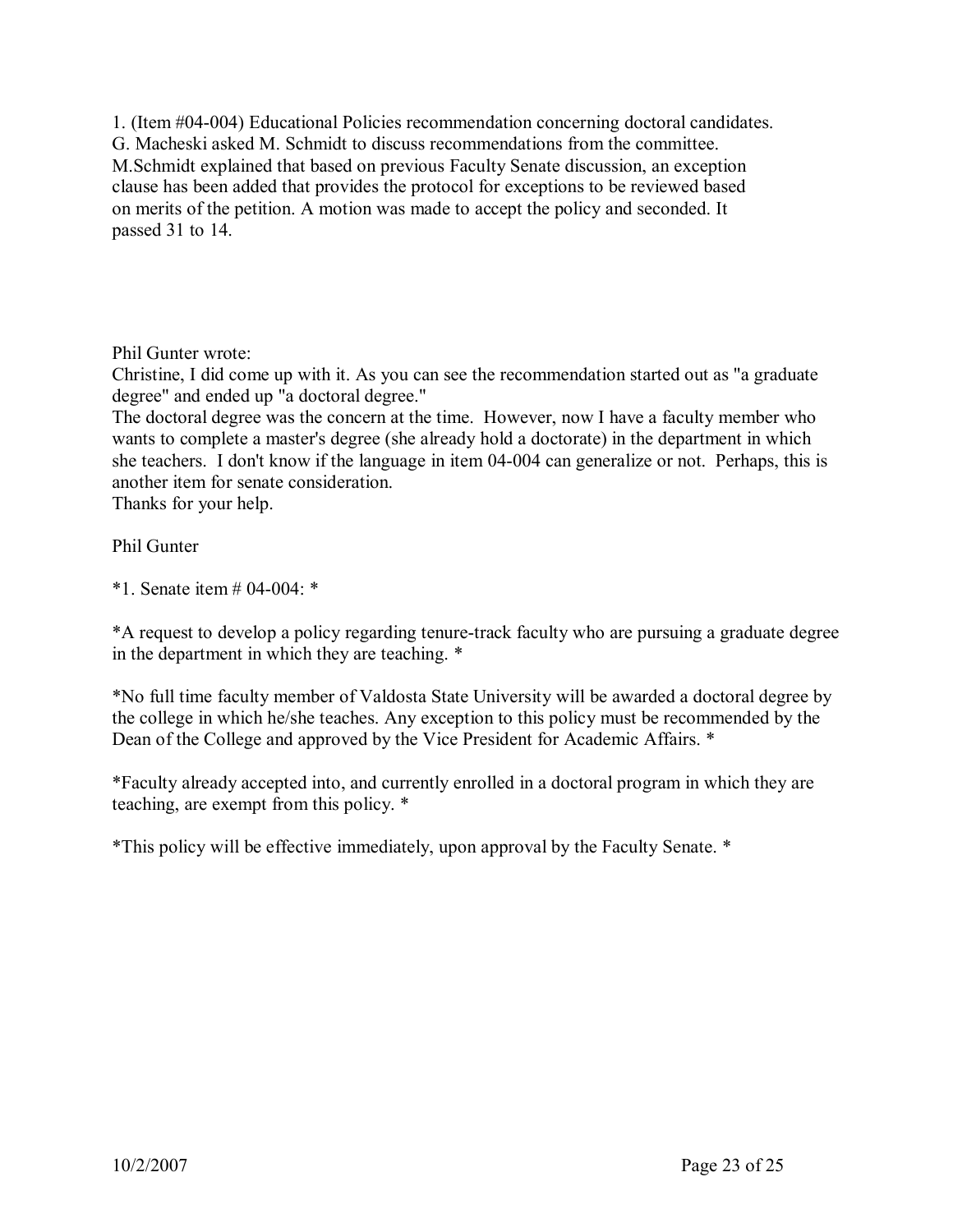#### **Members and Visitors present:**

**R.M. Zaccari, President L. Levy, Vice President, Academic Affairs C. James, Executive Secretary R. Haptonstall, Parliamentarian** 

**\*Indicates the individual assigned a proxy** 

| <b>Ex-Officio Senators:</b> |                   | College of the Arts: |                |  |
|-----------------------------|-------------------|----------------------|----------------|--|
| <b>B.</b> Adler             | R. Allen          | M. Elliott           | R. Haptonstall |  |
| N. Argyle                   | J.Black (absent)  | M. Kiyak             | S. Lahr        |  |
| *L. Calendrillo             | G. Gaumond        | *P. McGuire          | *K. Murray     |  |
| J. Gaston                   | *M. Giddings      | E. Nielsen           | M. Savoie      |  |
| P. Gunter                   | A. Hufft (absent) |                      |                |  |
| K. Keppler                  |                   |                      |                |  |

| A. Aronson-Friedman (absent) | L. Bejarano  | <b>B.</b> Bergstrom |
|------------------------------|--------------|---------------------|
| <b>*R.</b> Carter            | M. Davey     | *C. Denizman        |
| J. Elder                     | C. James     | A. Kumar            |
| M. Kvande                    | J. LaPlant   | A. Lazari           |
| <b>B.</b> Mboup              | J. Merwin    | P. Moch             |
| M. Noll                      | C. Peguesse  | J. Rickman          |
| M. Smith                     | *T. Thompson | J. Whitehead        |
| *M. Williams                 |              |                     |

# **College of Business Administration:**<br>**B.** Caster **I. Muncy**

**College of Arts and Sciences:** 

**B. Williams** 

**J. Muncy S. Tori** \*F. Ware

| <b>College of Education:</b> |                     |                  |
|------------------------------|---------------------|------------------|
| C. Barnett                   | H. Brasell          | <b>B.</b> Browne |
| *M. Gorham-Rowan             | R. Hannibal         | C. Hudson        |
| S. Kohn                      | L. Leader           | Y. Mat Som       |
| L. Minor                     | E. Ortlieb (absent) | S. Raab          |
| S. Sanderson                 | *N. Scheetz         | C. Talor         |
| V. Whisler                   |                     |                  |

**College of Nursing: S. Lauterbach (absent) \*J. Temple** 

**Division of Social Work: C. Tandy** 

**Odum Library: A. Bernstein A. Price** 

**Proxies: Michael Noll for Can Denizman Ruth Hannibal for Mary Gorham-Rowan Jay Rickman for Jean Temple**